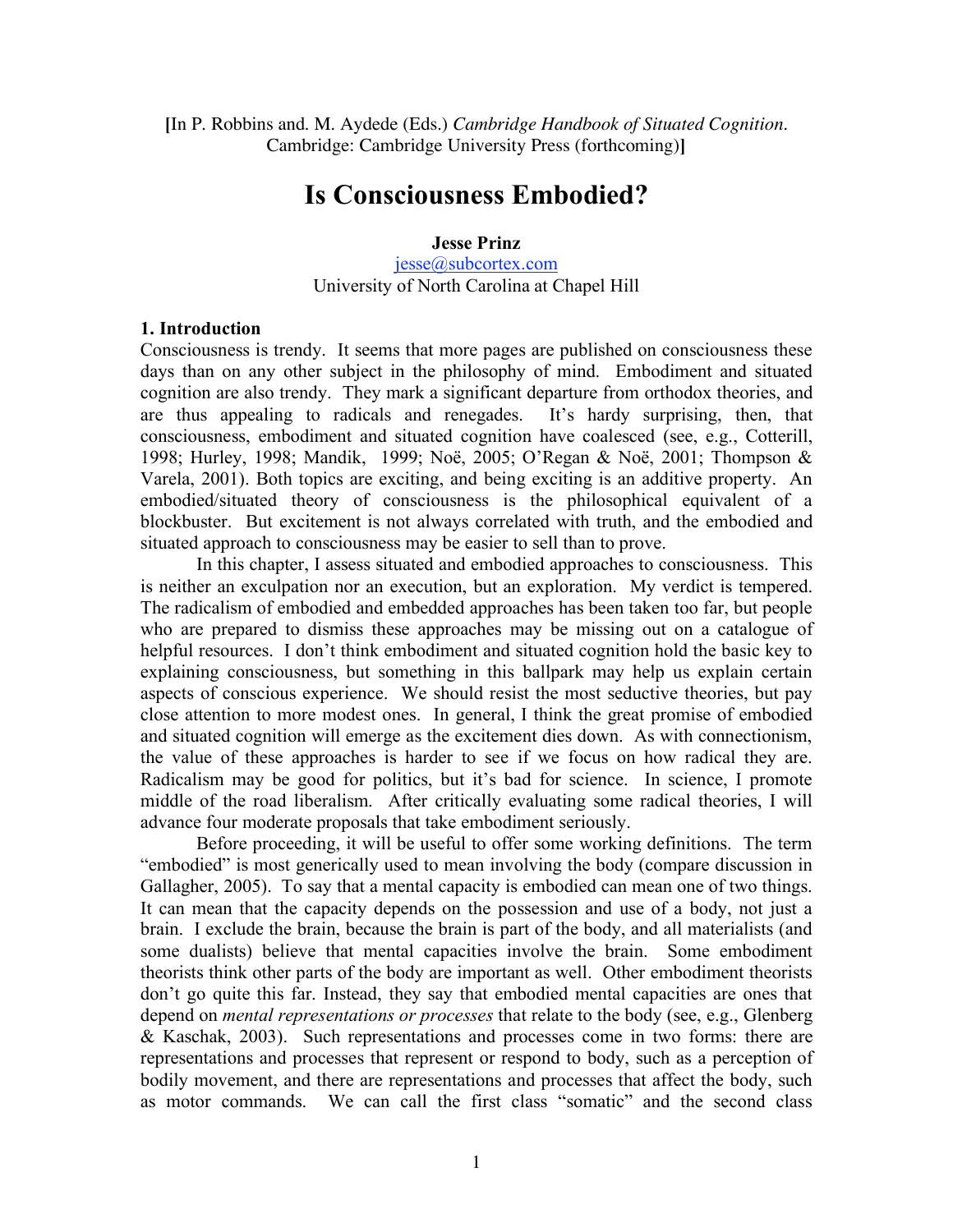"enactive." On this use of the term "embodiment," everyone agrees that, say, proprioceptive states of the central nervous system are embodied. The controversy concerns whether other forms of perception and cognition are embodied. For example, only an embodiment theorist would say that vision is embodied in any of the ways described here. To say that consciousness is embodied is that say that consciousness depends either on the existence of processes in the body outside the head or on somatic or enactive processes which may be inside the head.

Colloquially, the term "situated" means located somewhere. On this definition, all materialists and many dualists think that mental states and processes are situated. The thoughts you are currently having are in your brain and your brain is in a specific geographical location. We could locate your thoughts if we affixed a GPS device to your cranium. Defenders of situated cognition mean something stronger, of course. They mean that being located in a physical environment makes an essential contribution to our mental capacities. Consciousness is situated if being conscious in the way that we are depends on whether and where we are located. Someone who held this view might suppose that, if two people with the same internal state where in different environments,, their conscious experiences would be different. Defenders of situated cognition, like defenders of radical embodiment, would deny that a brain a vat would have consciousness states like our own; a brain in a vat has no body and does not interact with the environment in the way that we do.

I will now argue that many of the standard ways of defending these hypotheses about consciousness do not enjoy adequate support (see also Prinz, 2000b; 2006). After that, I will get more concessive. I think that certain aspects of consciousness may depend on systems involved in perceiving and controlling the body. The brand of embodiment I favor may not be as sexy as other varieties on the market, but I think the brand I favor may capture what is true and important about this trend in consciousness studies. I think defenders of more radical views have ultimately done a great service by drawing our attention the relationship between experience and action, and understanding that relationship will prove to be essential for an adequate theory of consciousness.

#### **2. Situated Experience**

People who advocate situated cognition tend to also advocate embodiment. This is not surprising. If you think that the environment makes an important contribution to mental capacities, then you might be disposed to accept the idea that the body makes a contribution. For one thing, the body can be regarded as part of the environment of the mind or brain—it's just a very local part. And, for another thing, we need a body to explore the environment, and for fans of situated cognition, interactions between the environment and the body are often regarded as crucial for intelligent behavior. For example, catching a baseball involves moving one's body in a way that keeps the ball in the center of the visual field. Nevertheless, it is useful to discuss situated cognition and embodiment separately, because the proposals that have been advanced with respect to consciousness are dissociable. It's possible, for example, to think that consciousness is embodied in some sense without accepting strong versions of the hypothesis that consciousness is situated. In this section, I will focus on situated consciousness.

At the outset, it is important to distinguish three ways in which conscious experiences may be dependent on the external environment. One form of dependency is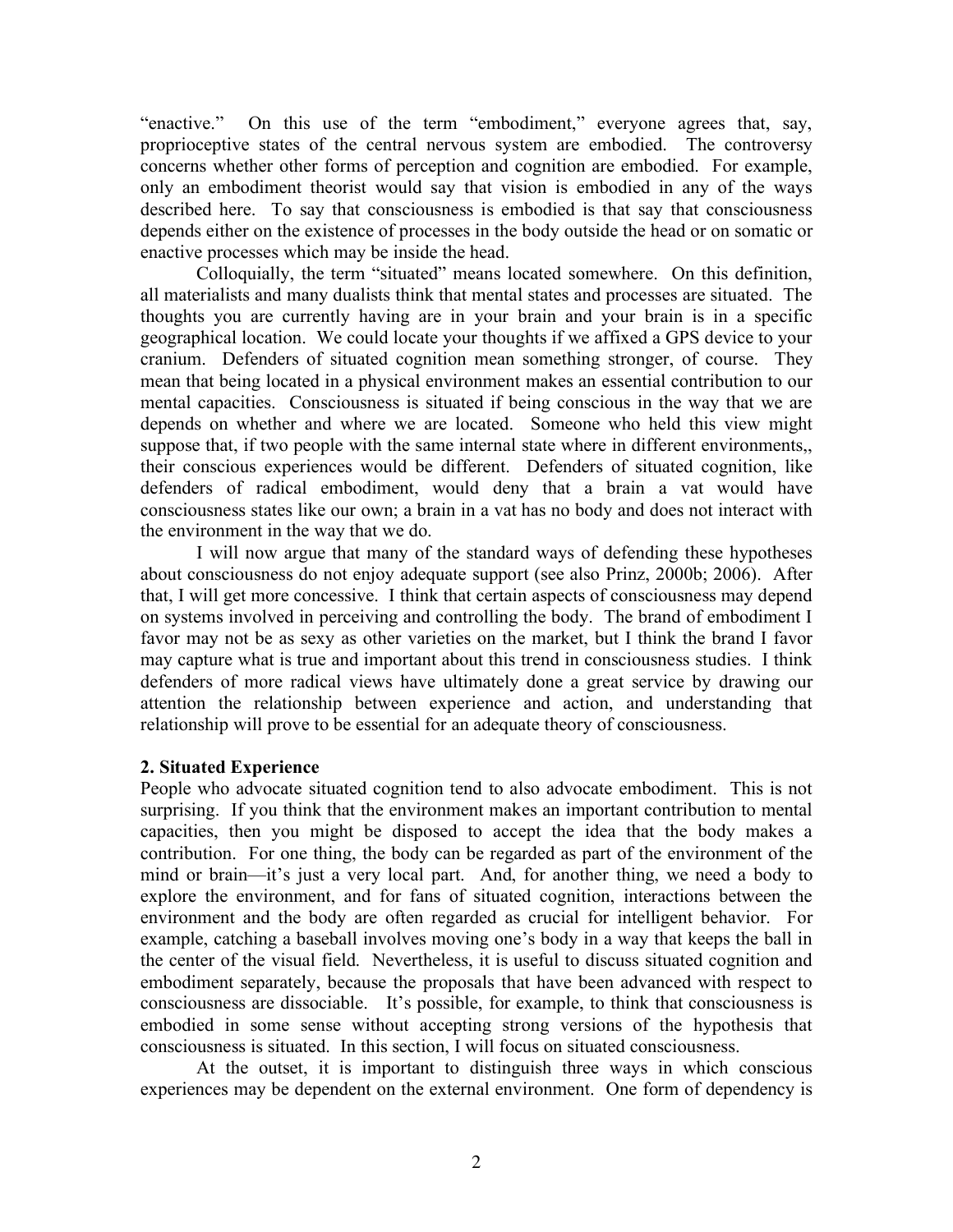semantic. Externalists about mental content argue that content does not supervene on what's in the head (e.g., Fodor, 1994; Wilson, 2004). Intentional content, in particular, depends on relationships between mind and world, where those relationships are usually understood as causal, teleological, or informational. Some people think that the character of conscious experiences depends on their intentional content; this is one version of the view known as representationalism (e.g., Dretske, 1995; Tye, 1995; Lycan, 1996). If you are a representationalist and an externalist, then you are committed to the view that conscious experience depends on the external environment. But this is not the kind of dependency that proponents of situated cognition are after. Externalists think that the relevant environment is the world that an agent resides in, or perhaps some merely possible world. Proponents of situated cognition think that the conscious states depend on the local environment currently surrounding and impinging upon the agent. This dependency usually isn't construed as semantic.

The second kind of dependency is causal. The experiences you are having might be causally dependent on the environment you are in. On one formulation, this hypothesis is uncontroversial. The environment can causally stimulate our sensory receptors and bring about experiences. Proponents of situated cognition defend a much more intimate link. First, they tend to suppose that conscious states are causally *coupled* with the environment (e.g., Thompson  $&$  Verela, 2001). Coupling is a term from dynamical systems theory. Roughly, two systems are causally coupled if the equations describing the dynamics of one include variables that quantify over states of the other, and conversely. Almost everyone agrees that mind and world are causally coupled. What proponents of situated consciousness add to this platitude is the claim that conscious experiences arise only when certain dynamical relations are instantiated; the dynamical processes are essential for consciousness. If one thinks that consciousness depends on the instantiation of certain dynamical systems, and those systems are coupled with the environment, then one might conclude that conscious experiences would not arise where it not for causal interactions with things in the environment.

Presented in this way, the situated view still locates consciousness in the head. The hypothesis is that consciousness depends on processes in the head that simply could arise in the way that they do if it were not for steady causal interactions with the world. An even more radical suggestion is that consciousness has a *constitutive* dependency on the environment. One might think that consciousness supervenes on features of the environment along with internal states. On this view, conscious states are realized by dynamical systems that extend beyond the skin. Thus, we have two situated consciousness hypotheses: causal and constitutive. Both of these hypotheses come in stronger and weaker versions. On the stronger version, we could not have conscious states at all were it not for being hooked up the environment in a particular way. On the weaker version, consciousness can arise without environmental hookups, but the character of conscious experience is different in such circumstances; environmental hook ups affect the character of experience. As Block (2005) and Aizawa (this volume) point out, these views are sometimes conflated by defenders of situated consciousness.

I think we can reject the stronger versions of the situated approach outright. Conscious states arise when we are dreaming or hallucinating despite the fact that, under those cases, the contents do not reflect causal interactions with the external environment. Even more dramatically, people have rich conscious experiences when they are put in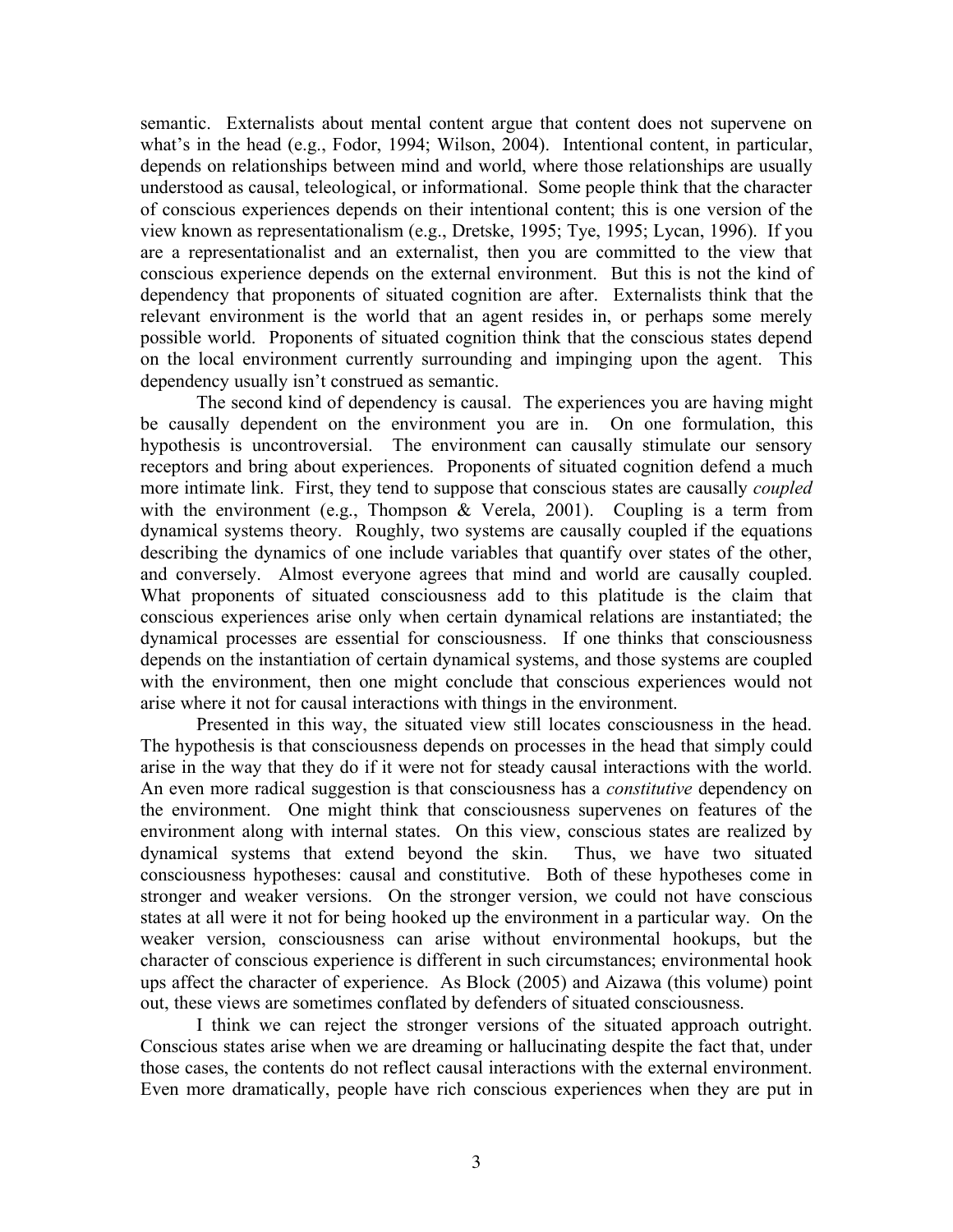sensory deprivation chambers, suspended in liquid with eyes ears, and chemical senses cut off (e.g., Feynman, 1997). People in sensory deprivation chambers report visual hallucinations, and there is no reason to suppose that the content of those hallucinations is dictated by the environment they are in.

What about the weaker suggestion that the character of conscious experiences is affected by the environment? I think the causal version is perfectly plausible. Everyone agrees that the environment can influence our experiences. It may turn out that the specific character of an experience depends on how internal states unfold dynamically over time, and such unfolding can be influenced by the environment. The casual situated hypothesis is really controversial only on stronger versions. Its controversial to say that we couldn't be conscious at all if we weren't hooked up to the environment in a specific way, but relatively uncontroversial to say that the character of the experiences we actually have results from how we are dynamically hooked up to the environment. I will leave this relatively uninteresting suggestion to one side. Much more contentious is the constitutive view. Proponents of situated consciousness like to suggest that, when we are not dreaming or hallucinating, our experiences are constituted by an interaction between internal states and the environment. (I use "constitution" broadly to cover relations of identity, realization, constituency, and so on.) Views of this kind have been defended by James (1904), Noë & Thompson among others. Noë (2005) says it is one way to cash out the idea of direct perception: perception is not mediated by an internal representation that stands between mind and world, but rather is constituted by a mind-world interaction.

It's difficult to defend a view like this. Given that consciousness can arise in situations that are indifferent to the external world (hallucination in a sensory deprivation chamber), we have reason to think that consciousness does not have environmental substrates on some occasions. Why, then, should we think the environment is *ever* a substrate of experience? On the face of it, hallucinations provide reason to reject situated consciousness. If veridical perceptions are just like hallucinations, and hallucinations are independent of the environment, then veridical perceptions are probably independent as well. But defenders of situated consciousness reject the first premise. They argue that hallucinations are not like veridical perceptions. I think that is a very hard nut to chew. Many hallucinations may be unlike real experiences in various affects, but given the fact that hallucinatory experiences (including dreams, mirages, phantom limbs, as well as psychotic experiences) are frequently mistaken for reality, it seems overwhelmingly likely that there can be hallucinations that are qualitatively indistinguishable from veridical perceptions.

Let me offer here what I consider to be the best argument for a situated view of consciousness. It is loosely inspired by suggestions made by Alva Noë (2005), and following Noë, I will focus on vision. The argument begins with a premise that is axiomatic for the situated cognition enthusiasts: the world is its own best model (Brooks, 1991). Proponents of situated cognition argue that, if we form internal representations of the world at all, they are sparsely detailed; we do not internally represent the external environment in all its rich splendor. There is no need to. If we need more information than we have currently encoded at any given moment, we can always consult the world. Our senses can sample the environment at any given moment. The environment is trivially a more accurate source of information about itself than any internal representations we happen to form, so we might as well save processing power and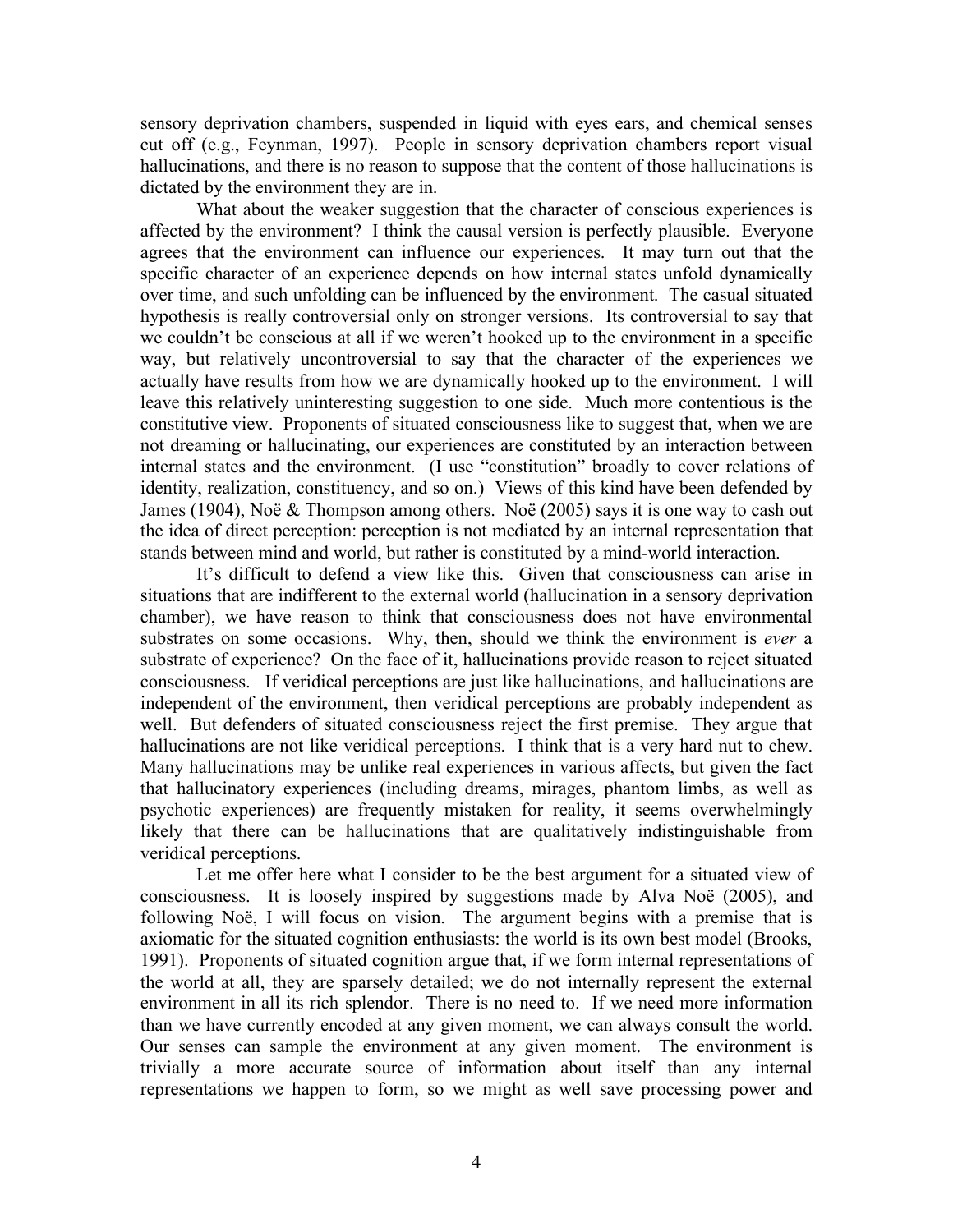represent as little of it as possible. This is what fans of situated cognition like to say, but, when it comes to conscious experience, a puzzle immediately arises. Conscious experiences *seem* to be richly detailed; the visual field, for example, seems to have shapes and colors in every corner. Some people think this is an illusion. Dennett (1969), for example, says it's an introspective trap caused by the fact that, whenever we try to examine a part of the visual field, we sample the corresponding part of the environment and retrieve the relevant details. But this explanation is slightly unsatisfying. When I am watching TV, I can, at any moment, flip the channels and see what's happening on every network, but I have no illusion that I am experiencing multiple channels at once. In response, defenders of the view that richness in an illusion might argue that saccades are faster than channel switching on a TV set, and the speed is what makes the image seem to rich. But I don't see why speed should make a difference here. If each visual instant were lacking in detail, then we should experience a flickering barrage of sparse images. A rapid sequence of sparse images should engender an experience of a unified image only if the brain integrates the successive snapshots into a single rich composite. If you still think the saccade story can explain why the visual field seems rich, then try to stare at the scene in front of you keeping your eyes fixed. Much of what you experience may be blurry (sharp focus is restricted to the fovea), but the visual field will still seem very rich. The richness of experience seems to reside in the present, not in any capacity I have to get more information a moment from now. That aspect of phenomenology needs to be explained. And here is where the situated cognition thesis arises. If conscious experience is not restricted to what's in my head, but includes the environment around me, then the richness of experience is not an illusion. Experience really is rich, even though internal representations are sparse. It is rich because experience is partially composed by the world, and the world is rich. The idea that the world is literally a component of conscious experience may sound bizarre, but it has been proposed as a serious possibility. Noë and Thompson (2004: 26) say, "[T]he substrates of consciousness — in particular of visual perceptual consciousness — seem to cut across the brain–body–world divisions."

The argument that I just sketched for the conclusion that consciousness is partially constituted by the world rests on two assumptions. It rests on the assumption that experiences are rich, and that internal representations are not. I will not take issue with the first assumption. Admittedly, experience seems sparse under certain circumstances. For example, if you try to count the serifs in this letter "P" you might briefly lose awareness of the surrounding letters (see the discussion of inattentional blindness below). But experience is not always sparse. If you stare at this whole page rather than a single "P", it will look like a rich field of clustered letters. You probably won't be able to read those letters (they are not all in focus, and it's hard to read multiple letters simultaneously), but you will experience them, lined up in neat rows spanning across your visual field. Under such circumstances, it's difficulty to deny that experience seems rich. I am not suggesting that the visual field seems uniformly *detailed*. When staring at a scene, many objects may be out of focus or unidentified, but we still seem to experience a field that is filled rather than sparse. That's what I mean when I say that experience seems rich.

If richness is hard to challenge, what about the second premise in the argument for situated consciousness? Should we accept the claim that the richness of experience is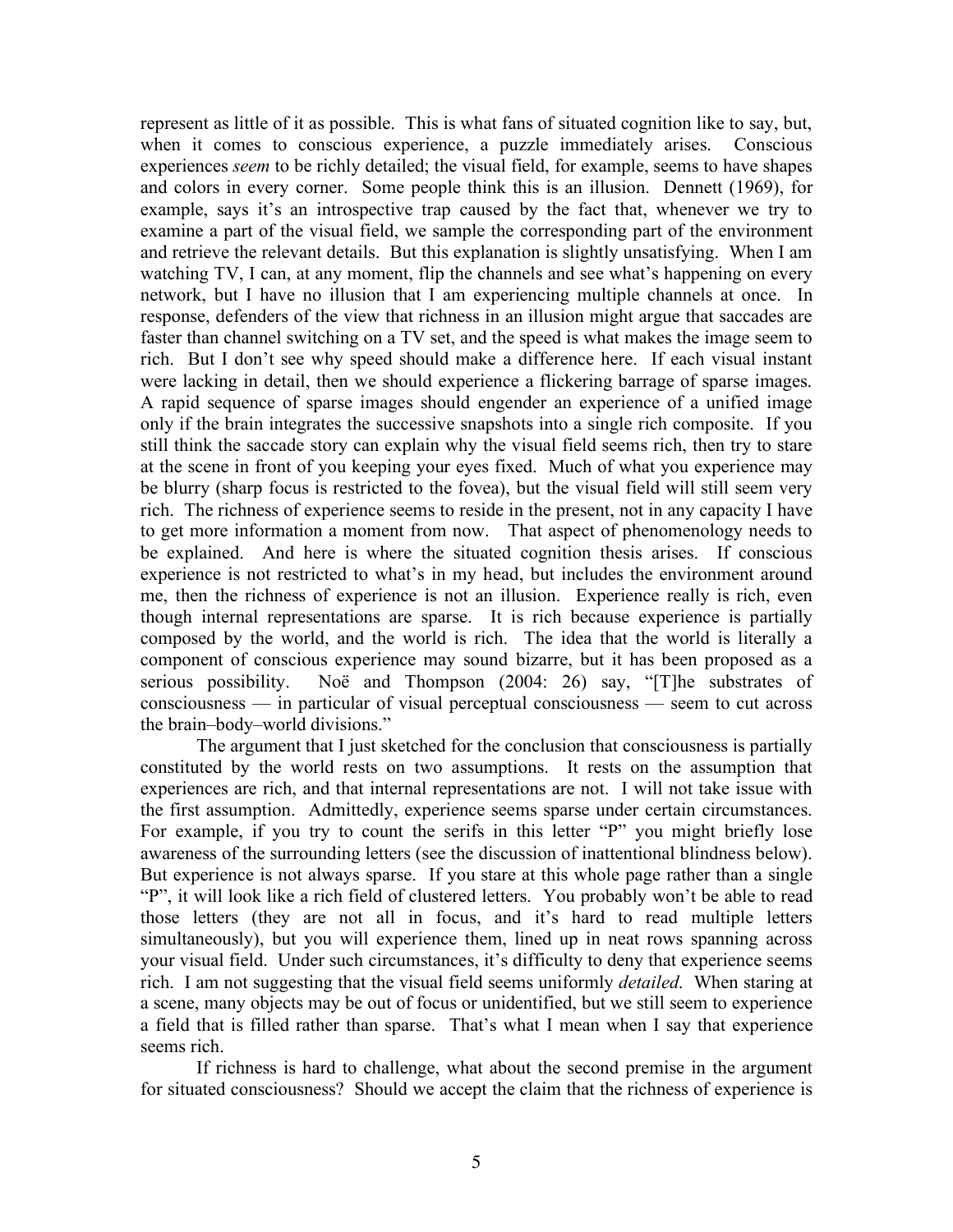not a consequence of rich internal representations? Alva Noë (2005) thinks that we must accept this claim. He thinks there is empirical evidence demonstrating that internal representations are not rich. In particular, he cites studies on change blindness. In these experiments, subjects are presented with two consecutive images that differ in some respect. For example, a pair of people in the first image might swap hats, a parrot might change color, a building might shrink in size, an aircraft engine might disappear, and so on. These large changes in the pictures often go unnoticed. Many subjects cannot see any difference between the two pictures. That suggests that they are not encoding every detail. Noë uses these findings to conclude that internal representations are sparse.

But Noë's conclusion does not hold up on scrutiny. Another hypothesis is that people encode pictures in very rich detail, but don't store all those details from moment to moment (Simons & Levin, 1997). On this interpretation, subjects form internal representations that change when the pictures are swapped, but they do not keep track of these changes: there can be changing representations without representations of the fact that a change has taken place. There is strong evidence suggesting that this interpretation of change blindness is right: people form rich representations and simply don't store all the details in memory long enough to make comparisons from moment to moment. Consider priming studies. Silverman and Mack (2001) have shown that information that people fail to notice during change blindness experiments can prime information processing. For example, if you show subjects an array of letters and then change some, they won't always notice that some have changed. But the letters from the initial array that went unnoticed must be internally represented, because when subjects are given a subsequent test in which they need to complete a picture of a letter than has been distorted, the letters that they were shown in the change blindness task influence their responses. In a more recent study, Mitroff et al. (2004) showed subjects consecutive pairs of images depicting an array of objects. Subjects were often unable to tell when one of the objects had changed, but when asked to confirm which objects they had seen on a subsequent probe, they were well above chance in recalling the objects whose disappearance had gone unnoticed. This suggests that those objects were internally represented. On the sparse representation interpretation of change blindness, unnoticed features are not internally represented. The Silverman and Mack study and the Mitroff et al. study contradict this hypothesis. Unnoticed features must be represented because they cause priming and they are available for cued recall. Noë himself acknowledges this, when he notes that people in change blindness experiments are above chance at cued recall for objects whose disappearance they failed to notice. But this concession undermines the argument for situated consciousness. That argument was premised on the idea that the apparent richness of experience can be explained only by the richness of the environment, because internal representations are not sparse in detail. The studies just reviewed refute this premise by establishing that internal representations are rich. If so, then one can explain the apparent richness of experience without making the radical claim that the external world is a substrate of experience.

Other arguments for the view that conscious experiences are constituted, in part, by the environment can surely be imagined, but I don't think any argument for that conclusion will be convincing. Such an argument would need to show that there can be aspects of phenomenal experience that are not explained by events in the head. In this spirit, proponents of situated consciousness argue that there are no neural correlates of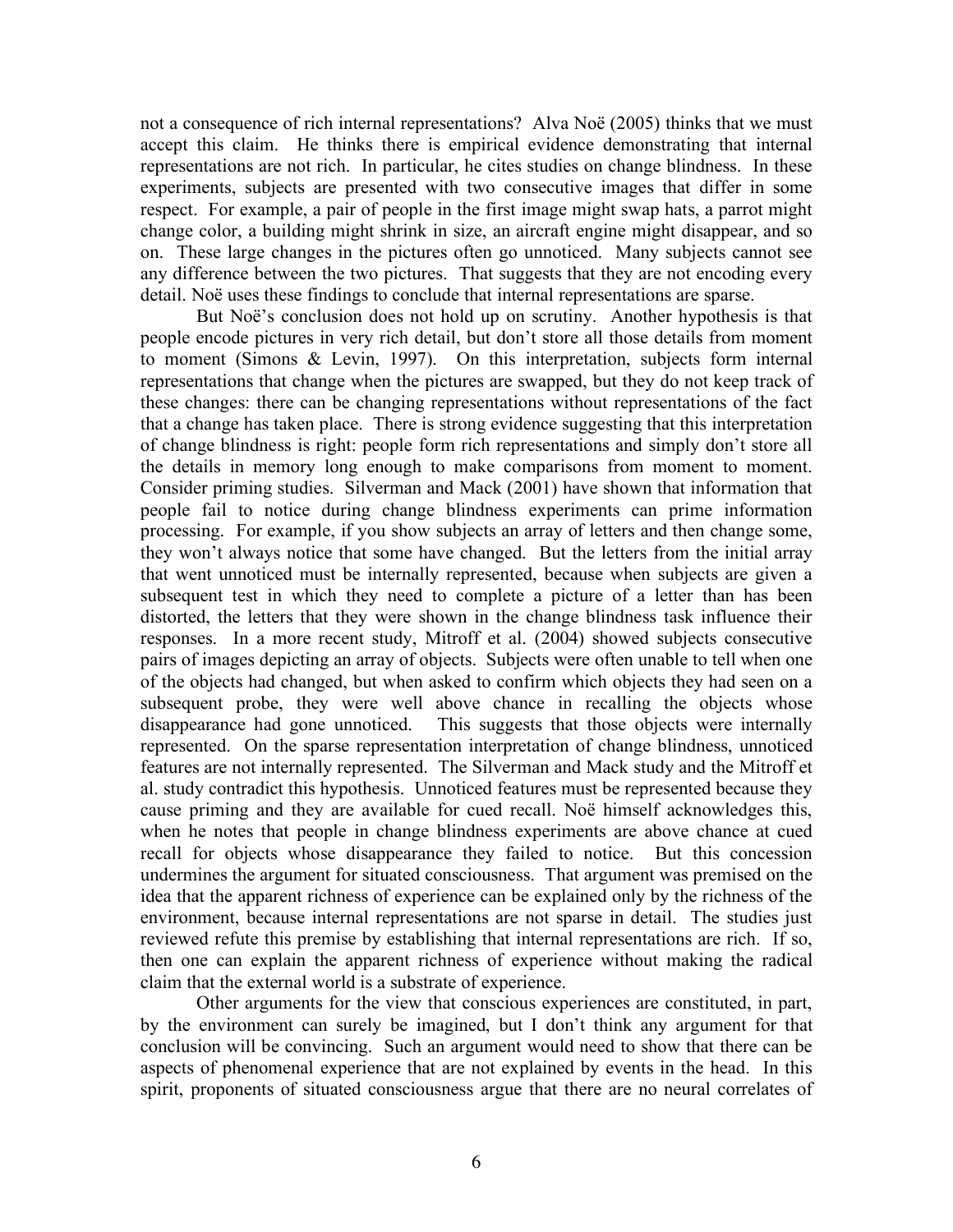consciousness (Noë & Thompson, 2004). Without taking up this issue, let me just comment that the attempts to correlate consciousness experiences with brain states has been amazingly productive (Metzinger, 2000: Koch, 2004; Jack and Prinz, 2003). We can find brain states that encode the same information as conscious states, and occur at the same time. We find line detectors in visual areas active when we see illusory contours, and we find motion detectors active when we see illusory motion. Neuroscience is still a young field, but every phenomenal feature that we investigate seems to have a systematic correlate. Of course, we don't know why neural events give rise to phenomenal qualities ("the hard problem"), but that mystery will not be solved by assuming that consciousness supervenes on items in the environment. The bottom line is there is no serious reason at this time to suppose that the correlates of consciousness will include anything outside the head. Indeed, given how far we have come in neuroscience, it is hard to take that suggestion very seriously.

# **3. Radical Embodiment**

When interpreted as a thesis about constitution, situated consciousness is a very radical hypothesis; it says that the environment is a component of our conscious experiences. To accept this is to give up a central plank of modern materialism—the supposition that consciousness supervenes on the brain. I have yet to encounter an argument that is nearly powerful enough to consider giving up the brain doctrine. The claim that consciousness is embodied is sometimes presented as a version of situated consciousness. Just as proponents of situated consciousness locate experience partially in the world, some proponents of embodied consciousness locate experience partially in the body (outside the brain). Some combine these views, suggesting that consciousness supervenes on interactions between body and world. The claim that consciousness extends into the body is only marginally more plausible than the claim that consciousness leaks out into the world. We have never found any cells outside the brain that are candidates as correlates for experience. Such cells would have to co-vary with conscious states in content and time course. Every component of the body that we can experience is represented in the brain, and when the corresponding brain areas are damaged experience is lost. Conversely, bodily experience can continue after the body is damage, as in the case of phantom limb pain. There is, in short, little reason to think the correlates of experience extend beyond the cranium.

Fortunately, one can defend the view that consciousness is embodied without abandoning the assumption that consciousness resides in the brain. As we saw in the introduction, the term "embodiment" sometimes refers to views according to which mental capacities involve internal states and processes that control or respond to the body. Put loosely, on one use of the term, a mental capacity is embodied if it depends on bodily mental representations. (This characterization is loose, because some embodiment theorists reject the representational theory of mind. I address anti-representationalism elsewhere (Prinz & Barsalou, 2000).) If mental representations are located in the brain, then this approach to embodiment does not carry exorbitant metaphysical costs. It is less extravagant than the constitution version of the situated approach, and worth taking more seriously.

Embodied approaches are less metaphysically extravagant, but they are often radical in other respects. As Hurley (1998) puts it, she and other defenders of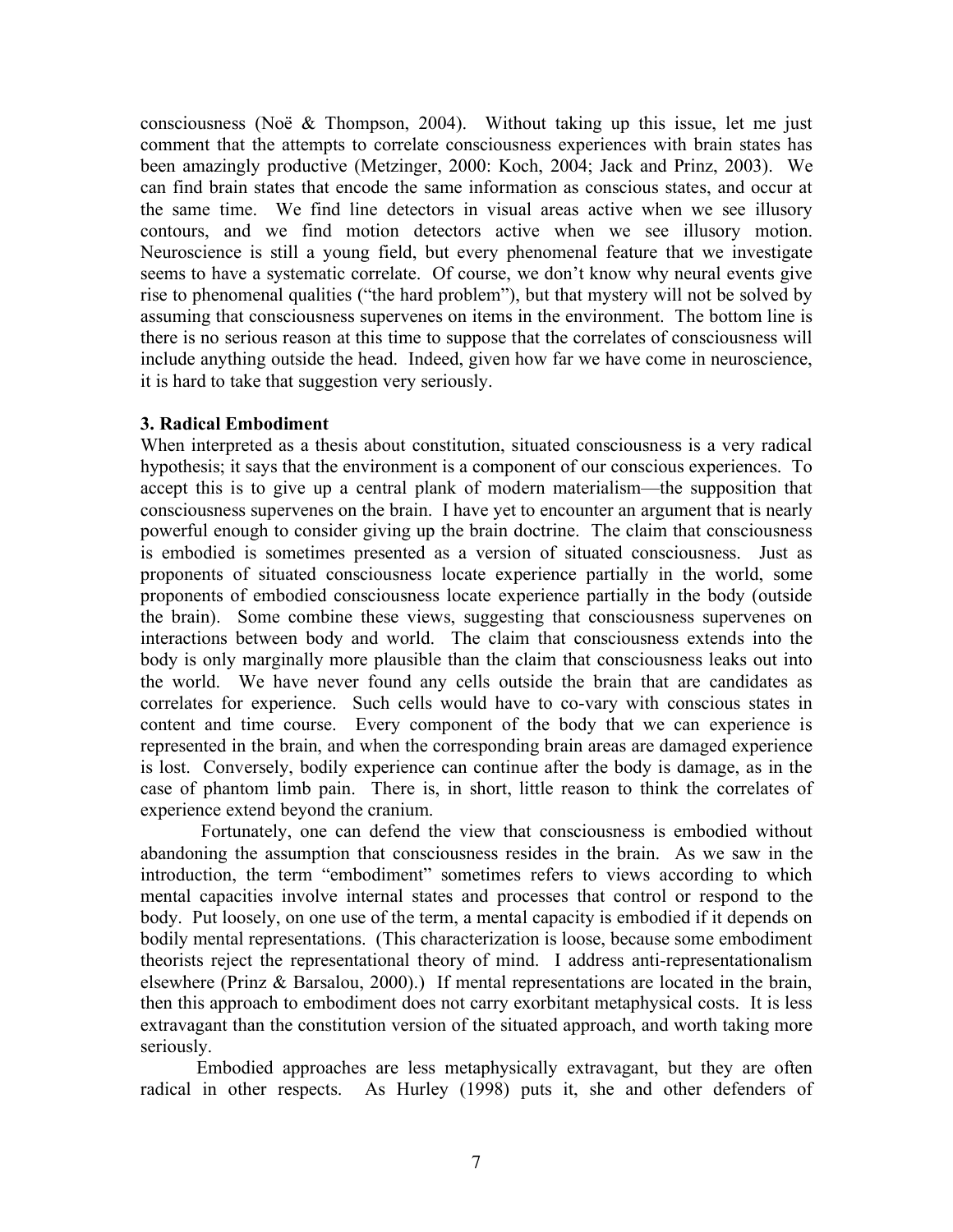embodiment want to dispose of "the Classical Sandwich" model of the mind, which dominates in contemporary philosophy and cognitive science. On the Classical Sandwich model, the mind divides neatly into input systems, which receive sensory information, cognitive systems, which engaging in thinking, and output systems, which execute motor actions. On this approach, thinking is a proprietary class of capacities nestled between input and output systems and largely independent of both. I am skeptical of the Classical Sandwich myself, because I believe that thinking incorporates representations used for perception and motor control (Prinz, 2002). But Hurley and others want to go even farther. They want to demolish the border between inputs and outputs. I believe that the senses and motor systems interact, but they are nevertheless distinct: they use different representational codes, follow different rules, can function independently, and often reside in different parts of the brain. Hurley, and some other radical embodiment theorists, believe either that there is no division between input and output systems (instead we have unified "sensorimotor systems") or, to the extent that such a division exists, input systems causally depend on output systems to do any serious work. In other words, embodiment theorists like to defend either a constitution thesis or a strong causal thesis about perception and action: perceiving is either partially constituted by processes that are motoric in nature or causally depend on those processes for normal operation. I will not dwell on this distinction. Following O'Regan and Noë (2001), I will refer to all versions of this general approach as "the enactive view."

The enactive view should be distinguished from less controversial hypotheses about the relationship between inputs and outputs. Everyone agrees that there can be causal interactions between two. For example, everyone agrees that when a person looks at a hammer, she might spontaneously generate a motor command consistent with grasping the hammer. In Gibson's term, we can see what actions an object affords. But seeing affordances is understood, on orthodox views, as an associative process. Visual states bring motor responses to mind. Likewise, everyone agrees that motor states can have some impact on perception. To take a trivial example, shifting your eyes affects what you see. It's even likely that a merely imagined shift of gaze can affect visual perception by shifting the focus of visual attention. Thus, motor representations can cause changes in visual representations. Defenders of the enactive view have something more radical in mind. They suppose that motor representations are (causally or constitutionally) essential to perceiving; we would be blind, in some sense, without them.

Applied to consciousness, the enactive view holds that the conscious experiences caused by sensory encounters with the world depend on motor responses. For example, visual experience may depend on motor representations that control eye position. Noë and O'Regan say that seeing involves a skillful engagement with the world. More specifically, they say that every thing that we can distinguish in perception affords different potential motor interactions, and that perceiving involves the registration of these "sensorimotor contingencies." As I understand it, the idea is that we have various action dispositions associated with the stimuli that we encounter, and each of these dispositions, if carried out, would alter the sensory inputs; sensorimotor dispositions constitute implicit knowledge of how stimuli would change if we were to move in some way. When a stimulus impinges on our senses, those dispositions become available as operative possibilities for action, and, proponents of the enactive approach, believe that this is a precondition for normal perceptual consciousness. To see normally, for example,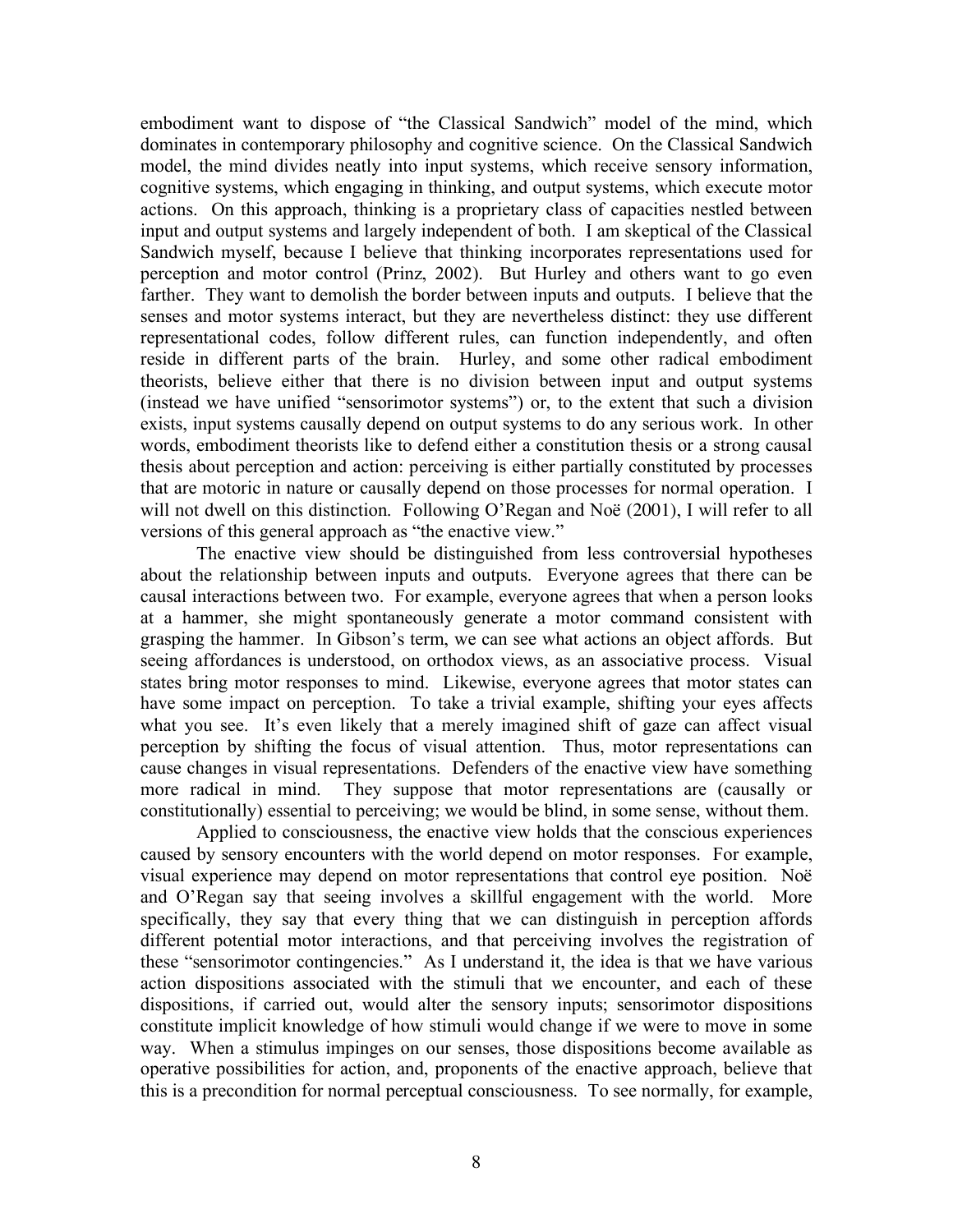we must know how a visible surface would change if we were to alter the position of our eyes or bodies. Noë and O'Regan are a little vague about whether we could see at all without picking up on sensorimotor contingencies, but they clearly think that ordinary experience, including the distinctive qualities of colors and the differences between the senses, requires motor dispositions. In his book, Noë (2005) is more explicit; he seems to suggest that we would literally be blind without having dispositional motoric responses to visual inputs. That is a fascinating hypothesis. I think it's false, but it certainly isn't obviously false.

To assess the enactive view, we need to get a bit more clear on what its defenders claim. I will distinguish three enactive hypotheses. All are compatible, but they are potentially dissociable, and they call on different evidence. The first enactive hypothesis is developmental. One might think that ordinary conscious perception cannot develop without the exercise of motor skills. The developmental hypothesis is compatible with the supposition that perceptual consciousness does not depend on motor responses later in life. In this respect, it is a more moderate hypothesis than the next two that I will consider. But should we think it's true?

The main item of evidence advanced in favor of the developmental enactive view is a study conducted in 1963 by Held and Hein (see Cotterill, 1998; Mandik, 1999; Noë, 2005). Held and Hein performed an experiment with two young kittens, reared in darkness. For three hours a day, the kittens were brought into an illuminated room and placed on either side of a harness, which allowed one kitten to walk around a room while the other hung suspended in a cradle. The second kitten was able to see the room as the other kitten roamed abound, but it was not able to move on its own. After ten days in this apparatus, the kittens were freed and their vision was tested. Held and Hein found that vision in the active cat was normal, but vision in the passive cat was abnormal in three respects: it did not blink when objects loomed towards it, it had difficult guiding its paws visually, and it did not avoid visual cliffs. They concluded that physical interaction with the world is necessary for development of vision. Applied to consciousness, one might be tempted to conclude that visual consciousness will not develop in the absence of physical interaction.

The Held and Hein result is fascinating, but it cannot be used to support a strong version of the hypothesis that consciousness depends developmentally on action. First, the passive cat was not blind. It was able to move about successfully using vision; it just suffered from very specific behavioral deficits. Second, these deficits are unsurprising. The cat failed to assigned motoric significance to its visual episodes. It didn't understand that an object rapidly filling its visual field was looming towards it (perhaps the object just appeared to be growing); it had difficulty with visually coordinating its paws, because it didn't have experience calibrating kinesthetic feedback with visual feedback; and it did not avoid visual cliffs, because experience may be need to learn that surfaces that look a certain way are farther away. But, for all that, the passive cat's visual experiences may have been just like the active cat's visual experiences; the difference was that the passive cat didn't assign the same action-related significance to those experiences. This is utterly unsurprising. Deprive a cat of action, and it will not learn what actions various visual experiences afford. Third, the passive cat attained normal visual abilities quickly after the experiment. Fourth, the experiment has not been replicated. Fifth, lessons from cats may not apply to us. Rivière and Lécuyer (2002)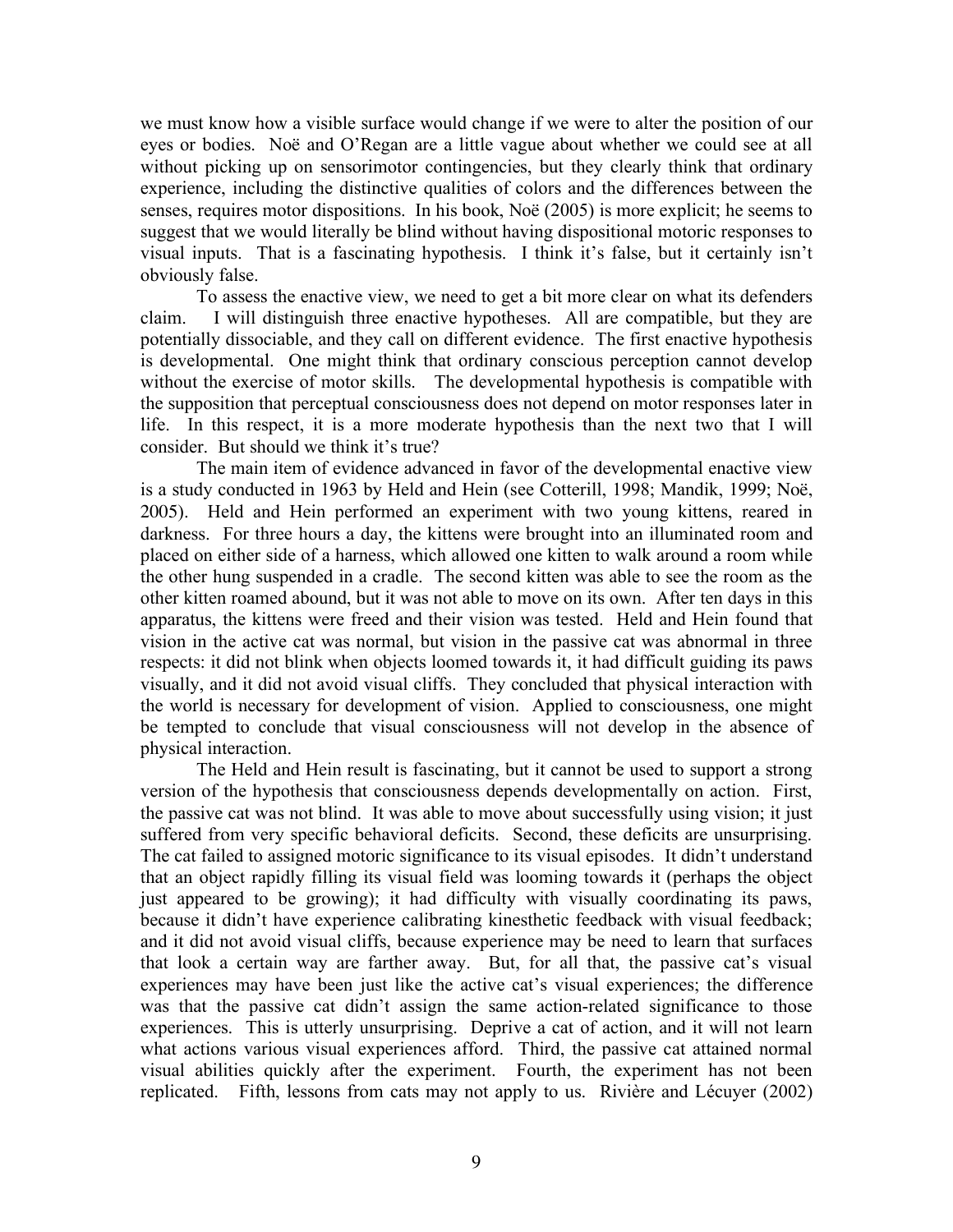recently studied visuospatial abilities in young children who suffer from congenital motor atrophy. These children had no experience moving around in the world but their visual abilities were the same as healthy children.

These points raise serious doubts about the developmental embodied consciousness hypothesis. I am aware of no good evidence for the thesis that moving around one's environment is necessary for the development of conscious perception, and there seems to be plenty of evidence against that hypothesis. Radical inferences from the Held and Hein cat studies should be put to rest.

Let me turn to a second radical enactive view. Some enactive theorists imply that there can be no conscious perceptual experiences in the absence of internal states that register sensorimotor contingencies—the motor responses that the perceptual states afford. This would be a stunning fact if true, but why should we believe it? Defenders of enative consciousness are sometimes a bit unclear about what evidence is supposed to support this necessity claim, but let me consider one argument. Noë (2005) is impressed by results from the study of prism lenses that either invert or shift the visual field. When people wear these lenses, the sensorimotor contingencies that they have mastered no longer apply. Normally if an object appears in front of us when we stare straight ahead, we can grasp it by reaching straight forward. If we are wearing lenses that shift the visual field to the left, a forward reaching motion will miss the object. Over a period of time, people wearing the lenses adjust to the new contingencies, and they report being very disoriented when they first put the lenses on. Noë is struck by the reports of disorientation. As he describes it, people are temporarily blinded when they first wear the classes. This is just what the enactive hypothesis under consideration would predict. When we realize that the expected contingencies are wrong, we need to dispense with them, and as we do so, perceptual experience should be dramatically affected or lost.

The trouble is that Noë's characterization of what happens when people wear inverting lenses is misleading. People do not experience blindness and, as long as they don't try to move, the visual world will remain unaffected (I get this from first hand reports by Fred Dretske, who has tried the lenses). Disorientation arises when people try to physically interact with the objects they see. It is very disorienting to reach for an object and miss! I am even willing to grant that inverting lenses can alter perceptual response. For example, I wouldn't be surprised if receptive fields in visual areas of the brain shift as one adapts to the lenses; we know that receptive fields change with shifts of attention (Moran & Desimone, 1985). But those changes do not support the enactive view. Everyone agrees that the senses interact, and that events in one sense can alter another. For example, ventriloquists can cause us to shift the location of speech sounds in auditory space by making us watch the lips move on a dummy. In the McGurk effect, the visual appearance of moving lips actually alters the sound that we hear, and the effect is instantaneous (McGurk & MacDonald, 1976). Likewise, we shouldn't be surprised if misalignments of vision and action cause changes in visual experience. Such causal effects fall far short of the hypothesis that motor responses are *necessary* for perceptual experience. By analogy, the fact that vision affects hearing does not entail that we cannot hear without seeing.

To establish that motor representations are necessary for conscious perceptual experience, it would be useful to show that damage to motor systems results in perceptual deficits. There is little evidence for this in the clinical literature. For example, patients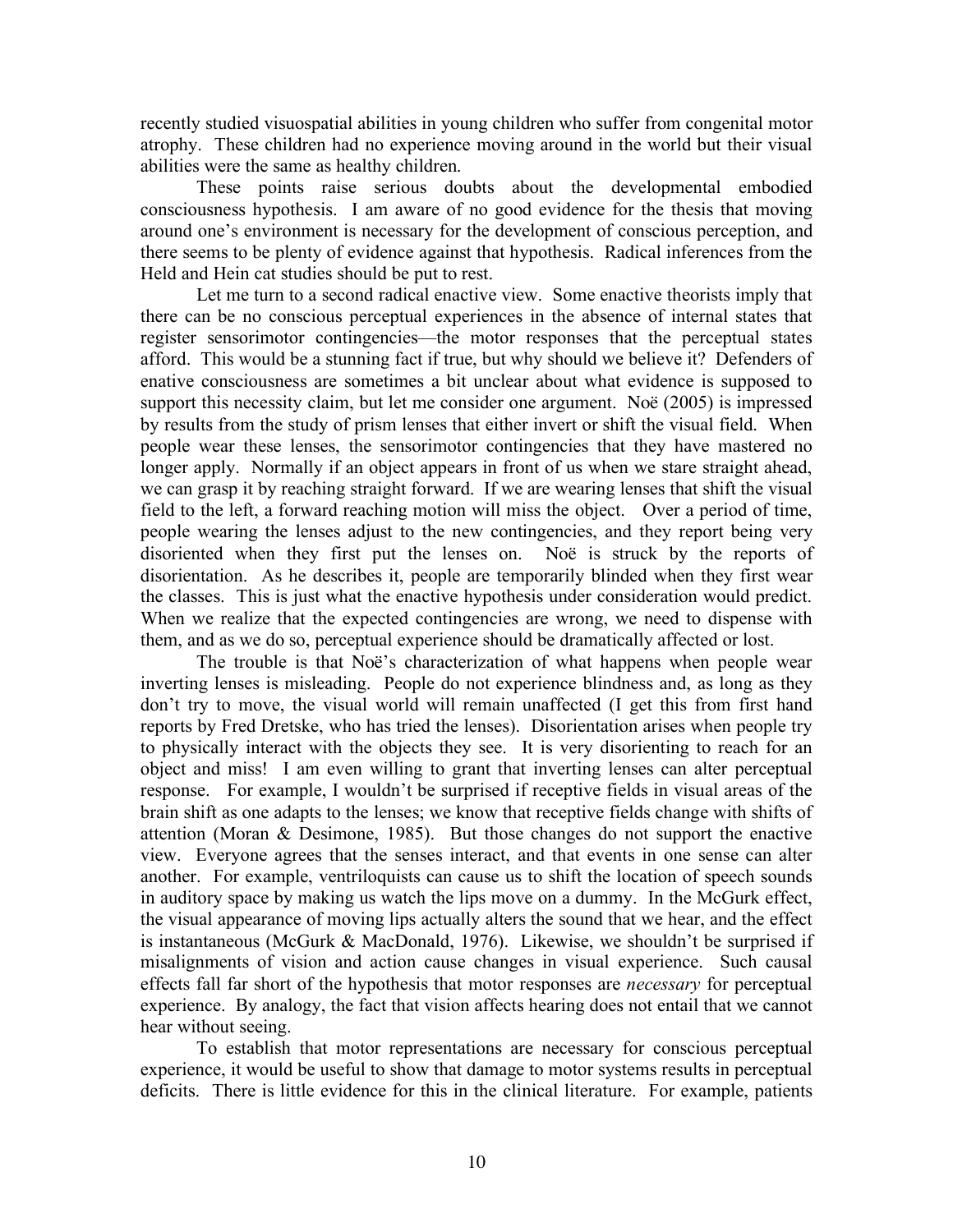with amyotrophic lateral sclerosis (Lou Gehrig's disease) suffer from a degeneration of premotor neurons. This profoundly disrupts motor response, but it leaves perceptual consciousness intact (Kandell et al. 2000). Likewise, paralysis of the ocular muscles, which control eye movements, does not prevent people having conscious visual experience. For example, Land et al. (2002) describe an individual who has relatively normal vision despite the fact that she had life-long congenital oculufibrosis, which prevents her eyes from moving. People with paralyzed eyes often report double vision, because their eyes come out of alignment, but they can certainly see. This is the case even when the paralysis of the eyes results from the elimination or receptors in the nerves that control eye movement, as in myasthenia gravis (Cassell et al., 1998). In addition, people with damage to parietal cortex can suffer from disruptions in visually guided action, saccade control, and the allocation of attention to multiple objects, but they are not blind (Milner and Goodale, 1995). In sum, I am aware of no insult to any brain system involved in motor control that results in blindness.

To deal with the clinical findings, enactive theorists might argue that the relevant motor responses are located in the visual pathway and other sensory systems, not in areas traditionally associated with motor control. I hope it goes without saying that responses of this kind are *ad hoc*. Damage to visual pathway does not cause motor deficits, and there is no theory-independent reason to say that motor dispositions are encoded therein. If one retreats to dispositions and anachronistic definitions of the motor areas in the brain, there is a danger that the enactive view will become unfalsifiable. Enactive theorists should identify and test precise predictions of their theories. They should tell us which motor systems are involved in vision, and they should predict that insult to those systems would have serious repercussions for visual experience.

Enactive theorists should also provide evidence for the claim that motor systems are necessarily active when we have conscious visual experience. They often emphasize the importance of eye-movements for experience, but there is little evidence for the claim that visual perception depends on saccades. We perceive both during and between saccades, and when we keep our eyes fixed, we don't become blind. Defenders of the enactive view might respond by saying that, under these circumstances, motor responses are available dispositionally. Perhaps they're right, but this must be established empirically, and, it must also be established that if the dispositions were disrupted or eliminated, experience would change. Suppose you train yourself to saccade to the right when you see a certain shade of blue, and then, after firmly establishing that disposition, you re-train yourself to saccade to the left. Will the visual experience of that blue change after re-training? I doubt it. Is this a prediction of the theory? If not, why not?

Let me turn now to one final enactive hypothesis. Suppose the enactive theorists were to concede that motor responses are not *necessary* for perceptual consciousness. They might still argue that motor responses, when available, affect the character of perceptual experiences. Now, to avoid triviality, this hypothesis cannot just be a causal claim. As noted, everyone can agree that motor responses can causally affect perceptual responses. To advance a substantive proposal, enactive theorists might defend a version of the constitution thesis. They might claim that when motor responses are available, they are constituent parts of perceptual experiences. When we see something, on this proposal, the conscious visual experience is partially constituted by the fact that we are registering sensorimotor contingences. Put differently, the enactive theorists might say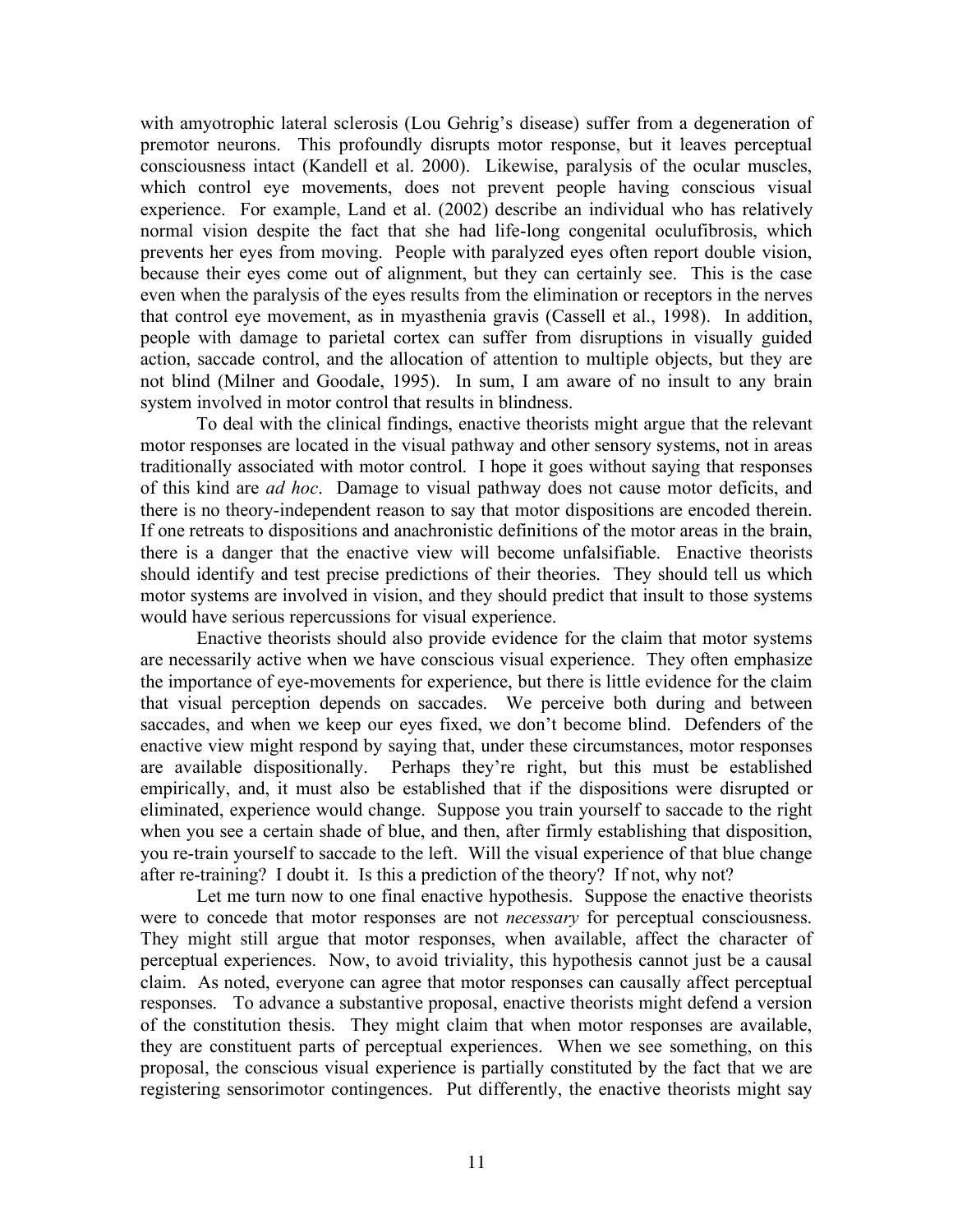that the phenomenal character of perceptual states is comprised in part by the motor consequences of those states.

This thesis is usually taken to have two implications. The first has to do with distinguishing phenomenal experiences within a single sense modality. Enactive theorists suggest that two different experiences within the same modality differ in virtue of being associated with different motor responses. For example, the experience of seeing a curved line and a straight line afford different kinds of grasping, and, more controversially, the experience of two colors affords different movement of they eyes and pupil aperture. Noë (2005) argues for the latter thesis by suggesting that color constancy—our capacity to recognize a color as the same under very different luminance conditions—might be achieved by keeping track of the ocular affordances that each hue has under multiple conditions.

The second implication of the enactive constitution view has to do with our capacity to distinguish different senses (Noë, 2005; Noë and Hurley, 2003). The proposal implies that vision and hearing, for example, are phenomenally different in virtue of differences in sensorimotor contingencies. The two senses can register the same feature of the environment, but, because they have different implications for action, they feel different. One item of evidence used to defend this claim comes from Bach-y-Rita's (1972) research on "prosthetic vision" (Noë, 2005; Mandik, 1999). Bach-y-Rita developed an apparatus that converts visual information (acquired from video cameras affixed to a pair of eyeglasses) into tactile information by pressing tiny pins configured in the same pattern as the visual signal into the torso or tongue. People who wear this apparatus come to report that the tactile inputs have visual significance. For example, they can use the tactile inputs to avoid looming objects, grasp, and navigate between obstacles. On the enactive interpretation, the tactile information has come to have the motor contingencies normally associated with vision, and that results in the tactile sensations actually feeling as if they were visual (see also Dennett, 1991). In this way, sight can be restored to the blind.

I am not persuaded by these lines of evidence for the enactive view. First consider the claim that we distinguish different qualities within a sense modality by distinguishing sensorimotor contingencies. That seems intuitively wrong. If you see a stick in the water, it looks curved, but if you know it's a stick, you know that you can grasp it the same way you would grasp a straight object. Sticks in the water and out of the water look different, but they afford the same actions. The color case is even less plausible for the enactive view than the shape case. Suppose you compare the experience of staring at two uniformly colored and uniformly bright fields, one red and the other blue. It's obvious that these look different, but unlikely that they afford different eye movements. Of course red and blue may afford different eye movements under other conditions, but that fact is irrelevant: the colors look different here and now. Conversely, imagine staring at a giant field of red first with your eyes to the left, and then to the right. Under these two conditions, the red looks the same, but the sensorimotor contingencies differ; in one case you are able to shift gaze back to the right, and in the other you are able to shift gaze back to the left. Differences in sensorimotor contingencies are neither necessary not sufficient for differences in perceptual qualities.

The same conclusion follows for distinguishing between modalities. Enactive theorists would have use believe that people using the prosthetic vision device experience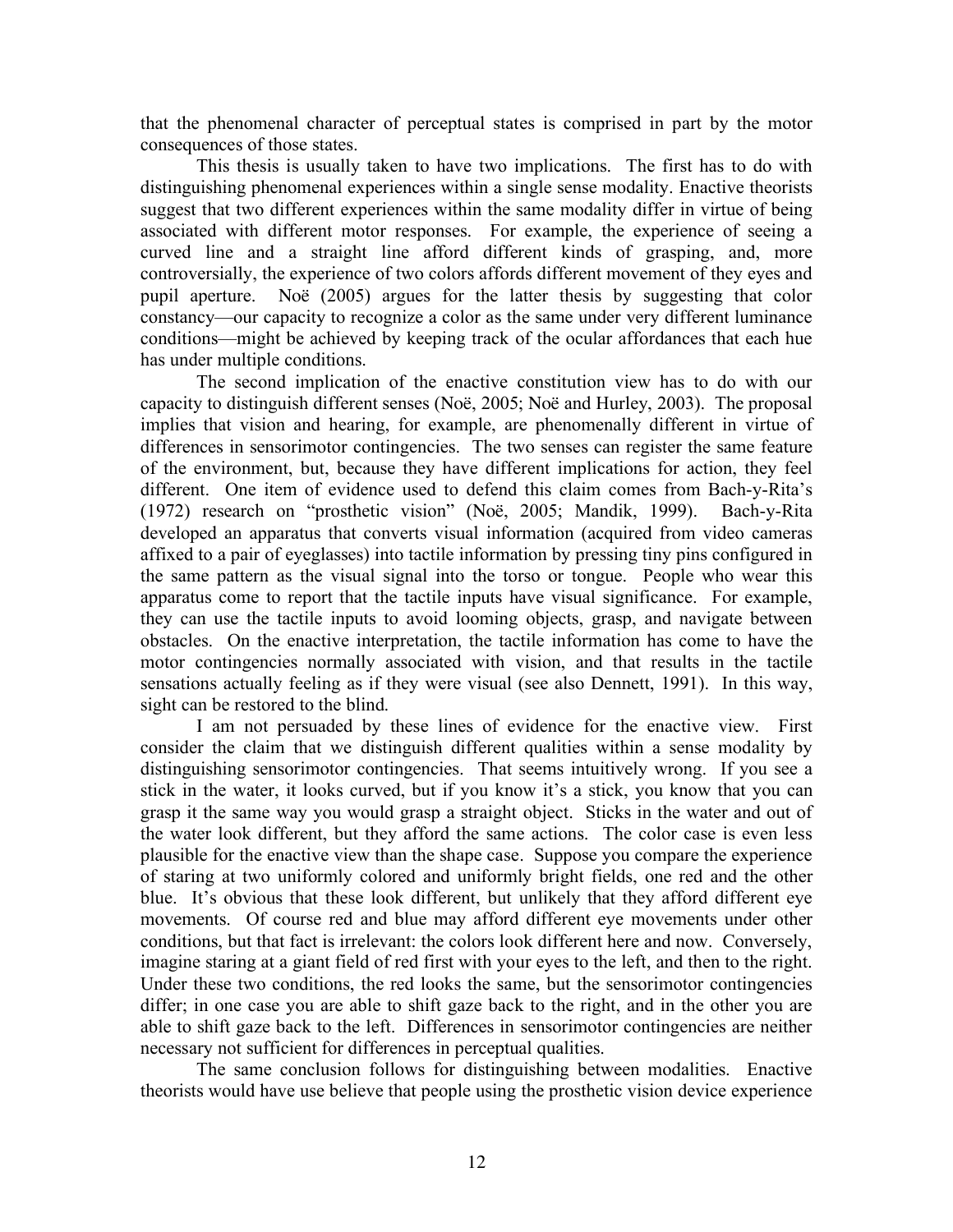visual qualities. That doesn't seem to be the case. Instead, they just learn to use tactile properties as a distance sense. Over time, they may stop focusing on the surface of their bodies and direct attention outward, but they are not having visual experiences. The blind don't suddenly see. Touch functions like vision in this case, but it doesn't feel like vision. By comparison, imagine feeling the surface of a street using a walking stick. Like Bach-y-Rita's device, this turns touch into a distance sense, but it does not result in a visual experience. Seeing a street and feeling it with a cane a phenomenally different. Indeed, there are many cases in day-to-day life where different senses afford the same behavioral responses. Compare hearing something to the left and seeing something on the left. Both cases afford head shifting and alternations in auditory and visual attention. When we see something on the left, we look and listen; and when we hear something on the left, we do the same. Despite these similarities in sensorimotor contingencies, the experience of seeing is qualitatively different from hearing. The enactive account of how we distinguish between the senses seems to be false. It's also unnecessary. There are plenty of differences in how our perceptual systems represent the world; they use different rules and representations. There is no need to appeal to motor processes to explain how we differentiate the senses.

## **4. Moderate Embodiment**

I have been raising doubts about the enactive approach to conscious experience. Earlier, I also raised doubts about the situated approach. Those who have been tempted by these views tend to be radical. Some of them entertain the view that consciousness does not reside entirely inside the head. Some argue that conscious experience could not occur in the senses without the activation of motor representations. Some maintain that motor representations are constituent parts of our sensory experiences and an essential contributor to ordinary perceptual qualities, such as color experiences. These views are exciting, to be sure, but they do not enjoy much empirical support. We should resist gratuitous radicalism. But that does not mean we should reject embodied and situated approaches entirely. There may be aspects of conscious experience that will ultimately be explained by appeal to our nature as embodied and embedded agents. Some authors have been developing theories of perception that emphasize the influence of action systems without arguing for strong forms of dependency (e.g., Findley and Gilchrist, 2003; Matthen, 2005). I will not review this literature, but I will indicate four avenues for future exploration.

The first possibility that I want to consider is that embodiment contributes to selfconsciousness (see Bermúdez et al., 1995; Roessler & Eilan, 2003; Jeannerod & Pacherie, 2004; Gallagher, 2005; Boyer et al., 2005). There is a notion of the self that is bodily in nature. On one use of first-person concepts, I am my body. If you kick my body you are kicking me. To have a conscious experience of the self includes awareness of the body. It includes awareness of actions, posture, and the internal patterns of bodily changes that we experience as emotions and moods. Arguably, a person lacking experience of a body would lack an important kind of self-consciousness. Such a person would experience the external world, but not a self. Of course, such a person could observe her own body through vision, but that would be like observing the body of another person: it would not be an experience of the body as a self. Such a person would experience the world from a specific vantage point, of course; the senses deliver information from a perspective. But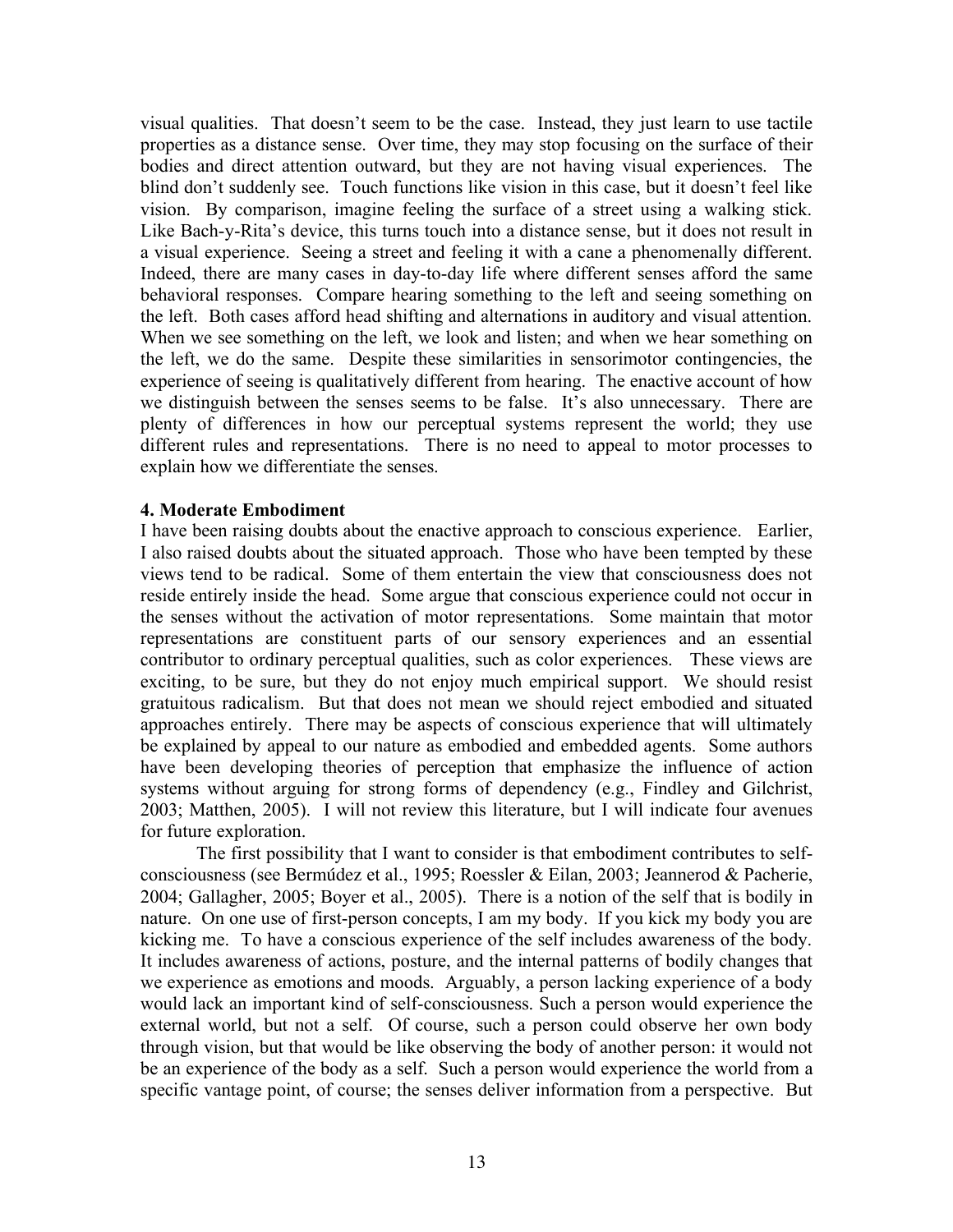perspectival does not entail personal. By analogy, a movie camera captures the world from a point of view, but that does not imbue the camera's image with a self-like quality. Cameras provide a view from somewhere, not necessarily a view from someone. Without body experiences, perception and perceptual memories might feel like selfless sequences of film.

The second possibility builds on the first. If perception of the body constitutes a form of self-consciousness, then it is also plausible that experiences of the body contribute to the sense of ownership that inheres in ordinary perceptual experience. When I perceive the world, the perceptual experiences that I have seem to be mine. Experiences have a subject. One tempting explanation is that the experience of ownership comes from the fact that my experiences occur in my body and I can initiate and experience bodily responses to what I perceive. If an object looms towards me, I duck. Such sensorimotor contingencies may link perception of the external world to perceptions of the embodied self in a way that makes the embodied self feel like a subject of experience. The phenomenology of ownership may consist in my felt reactions to the world I perceive.

These two proposals leaves various issues unsettled. Can one have a conscious experience of oneself and of ownership without bodily experiences? Does the bodily component of self-consciousness involve both the experience of motor responses and the perception of bodily changes (motor and somatic components), or is just one of these components enough? These are questions for future research.

I want to move now to a third possible role for embodiment in conscious experience. Sense modalities are independent from each other; they process different information, have different phenomenal qualities, are vulnerable to selective deficits, and reside in different parts of the brain. Despite this profound division between the senses, conscious episodes seem unified. When I experience sight and sound simultaneously, it is not as if I had two separate streams of consciousness, like the two hemispheres in a split brain patient. Both sensory streams are part of a single coherent experience. What allows for such phenomenal unity?

One popular answer is that the modalities are bound together by some neural process; perhaps they fire at the same rate (e.g., Crick & Koch, 1990; Singer & Gray, 1995). The physiological evidence for neural synchrony theories of binding is not very strong (Reilly et al. 2003), but let's suppose that bound experiences do fire at the same rate. Would that explain the unity of experience? Decidedly not. After all, cells in your brain may fire at the same rate as cells in my brain, but there is no unified consciousness encompassing our two heads. Simultaneous firing is, at best, a computational marker that allows a system to integrate experiences in some other way (for other objections, see LaRock, forthcoming). Perhaps embodiment holds the key.

Here is a highly speculative proposal. Perhaps, I experience unity in my senses because they are all available to a common locus of agency. Perhaps unity consists in my capacity to act on information in each of my senses. Notice that the two streams of consciousness in a person with a split brain both contribute to control of the same body, but they are not available to a common locus of agency. The information processing resources that use inputs from the right hemisphere to select behavioral responses cannot avail themselves to inputs from the left hemisphere, and conversely. Thus, there is no transhemispheric unity in the split-brain patient. For the rest of us, inputs from both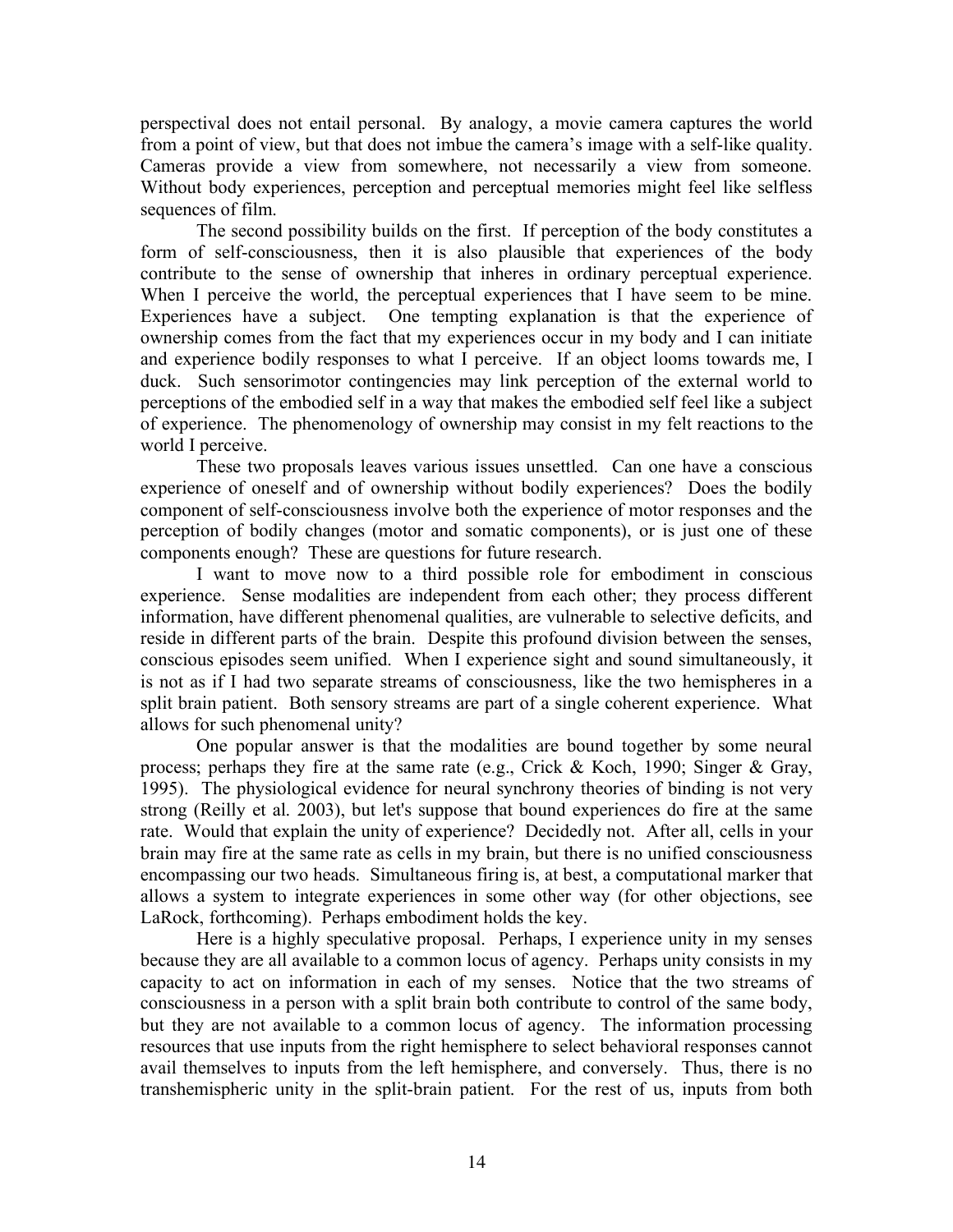hemispheres are unified, and that unity may derive from the fact that both hemispheres feed to the same action control centers. Unity across the senses may work in the same way. This is certainly an avenue worth exploring.

Let me turn now to a fourth and final avenue for future research. One of the most vexing questions in consciousness studies concerns the function of consciousness. What purpose does consciousness serve? I suspect that there is no special function of consciousness as such: an unconscious creature could do what we do. But there is undoubtedly a particular functional role played by the mental states that happen to be conscious in us. To identify that role, we can first determine which of our mental states are conscious and then see whether those states make any distinctive contribution to information processing. Towards this end, I will briefly sketch a theory of consciousness that I have defended more fully elsewhere (Prinz, 2000a; 2005; forthcoming).

The theory begins with a question about the locus of consciousness. Perceptual systems have many components and these are organized hierarchically. Marr (1982) presented a general theory of how these hierarchies are organized, which is still widely accepted today; Marr got details wrong, but he correctly distinguished three levels of perceptual processing. Low-level perception extracts the local features that impinge on the surfaces of our sensory receptors. Typically, these features are sampled piecemeal and not bound into unified spatiotemporal wholes. Low-level vision delivers a constellation of edges, and low-level audition gives us individual tones. At an intermediate level these parts are bound together into more coherent representations. Edges become shapes and tones become melodies or word-sounds. High-level perception produces categorical representation by extracting invariants from the intermediate level. An intermediate-level visual representation of a cow will present it from a particular vantage point: it will be a bound contour assembled from the edges detected at the low level. High-level visual representations extract away from vantage point, and produce a representation of the basic form of a cow that remains constant across a wide range of viewing positions. Marr calls this a structural description. In audition, categorical representation may abstract away from specific acoustic properties. For example, if two people say the word "cow" there will be differences in the sound captured at the intermediate level, but the high level may treat the two sounds as if they were alike. In 1987, Jackendoff took this theory of perception as a point of departure, and asked where in the hierarchy does consciousness arise? The obvious answer is that conscious arises at the intermediate level. We see whole objects, not constellations of edges, and we see them from a particular point of view. We hear words and melodies, not isolated tones, and we hear their specific acoustic properties, rather than categorical invariants.

I think Jackendoff is right about where in information processing consciousness is located, but his theory of consciousness is incomplete in a crucial respect. Mere activation of an intermediate-level representation is not sufficient for consciousness. After all, we can perceive things subliminally. Consciousness requires something more. I think the missing ingredient is attention. When attention systems are damaged, as in cases of unilateral neglect, consciousness of the unattended regions is lost (Bisiach, 1992). This suggests that attention is necessary for consciousness. Cases of subliminal perception may be explained by supposing that subliminally stimuli are presented too quickly to become object of attention.

To directly test whether attention is necessary for consciousness, researchers give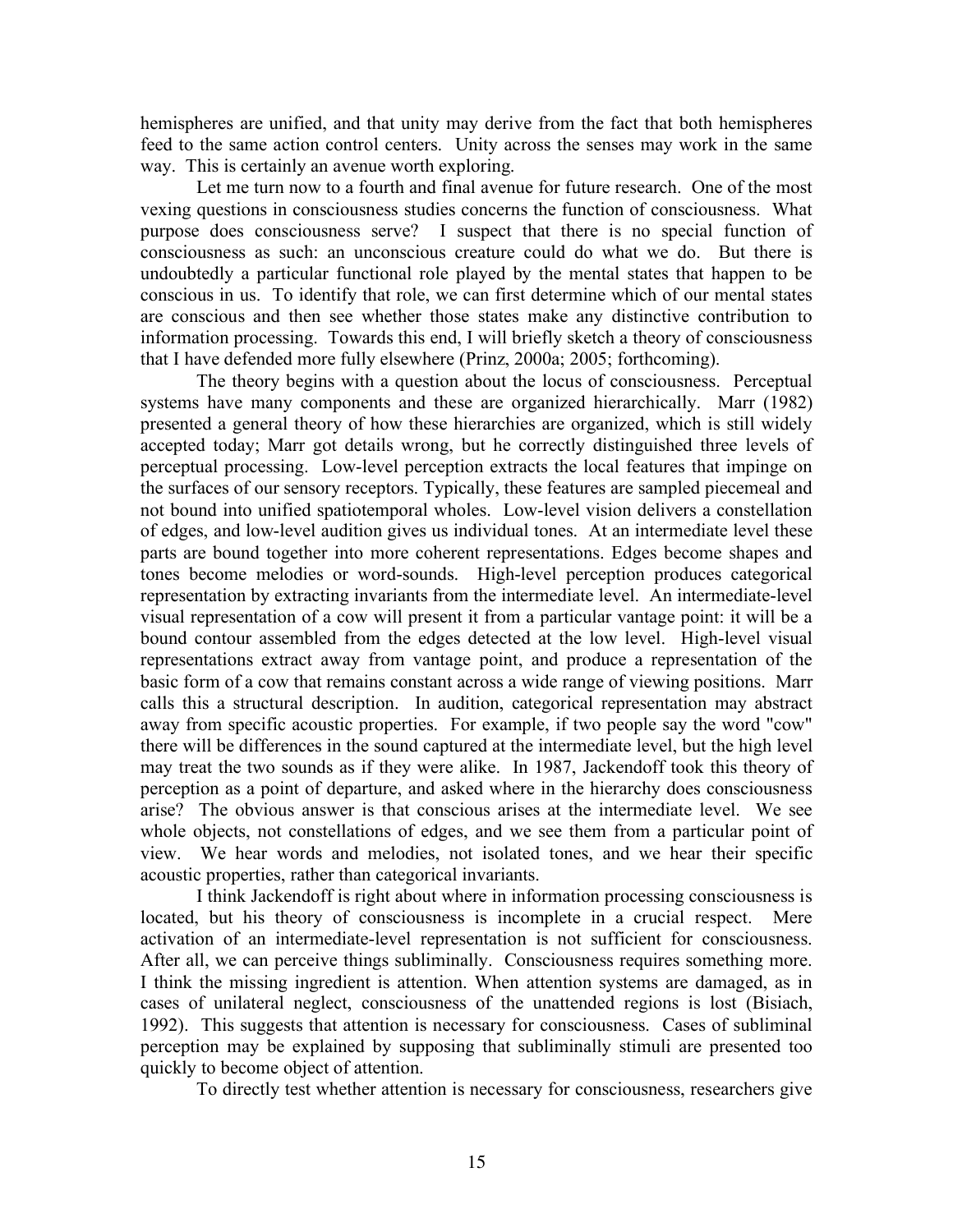subjects tasks that demand a lot of attention, and they see what effect this has on consciousness. For example, Mack and Rock (1998) asked subjects to determine which of the two lines comprising a crosshair was longer. This is difficult to do, and while subjects were intensely examining the crosshair, they briefly flashed a word, a face, or a geometrical shape. Many subjects failed to notice the flashed object. Attention prevented them from seeing. Most et al. (2005) have shown that subjects can fail to notice an object that slowly moves across the center of a computer screen if they are attending to movements of other object on the screen. This phenomenon is called "inattentional blindness." It differs from change blindness because in cases of change blindness we probably do experience the stimuli presented to us in rich detail, we just fail to keep track of how those stimuli change from one moment to the next. In inattentional blindness, we don't experience the unattended stimuli. Indeed, when attention is very narrowly focused, the visual field loses much of its richness, as if it contained only those objects that are currently being attended. Ordinary we are not engaged in tasks that require highly focused attention, so we allocate attention resources diffusely over the space in front of us, allow us to experience many things simultaneously. One can think of the visual field as a phenomenally varied landscape, with some things vividly present in consciousness, other things less vivid, and still others not consciously processed at all. This variation seems to be determined by the varied allocation of attention. These observations suggest that consciousness arises when, only when, and to the extent that we attend. Combined with Jackendoff's hypothesis, we end up with what I call the AIR theory: conscious states are attended intermediate-level representations.

The AIR theory allows us to address the question of function. First, we can ask, what purpose do intermediate-level representations serve? Obviously, they allow us to derive high-level representations. Notice, however, that they serve this purpose even when they arise unconsciously. To understand what function *consciousness* serves, we need to ask why intermediate-level representations ever become targets of attention. This question can be addressed by reflecting on how attention works. Attention is essentially a tool for directing information access. When we attend, perceptual information gains access to working memory. The term working memory refers to systems that store information for a brief period of time. Working memory is not a passive storehouse, however. As the name implies, working memory works. It is where we make decisions (as opposed to responding automatically). So the question of what consciousness is for boils down to the question of why intermediate-level representations become available for decision-making. Why do the centers of decision have special need for representations that are viewpoint specific?

The natural answer to this question is that viewpoint-specific representations are extremely valuable for making decisions about action. Suppose you encounter a bear while hiking through the woods. You need to make a quick decision about what to do. To make that decision, it's extremely important to know several facts: is the bear facing you or facing away? Is it close to you or in the distance? It is staring at you or looking elsewhere? These questions can be answered by consulting visual information that is encoded at the intermediate level, but probably not encoded at the high-level, which abstracts away from such details of vantage point. The best explanation for why working memory gains access to intermediate-level representations is that those representations are privileged with respect to deciding how to act.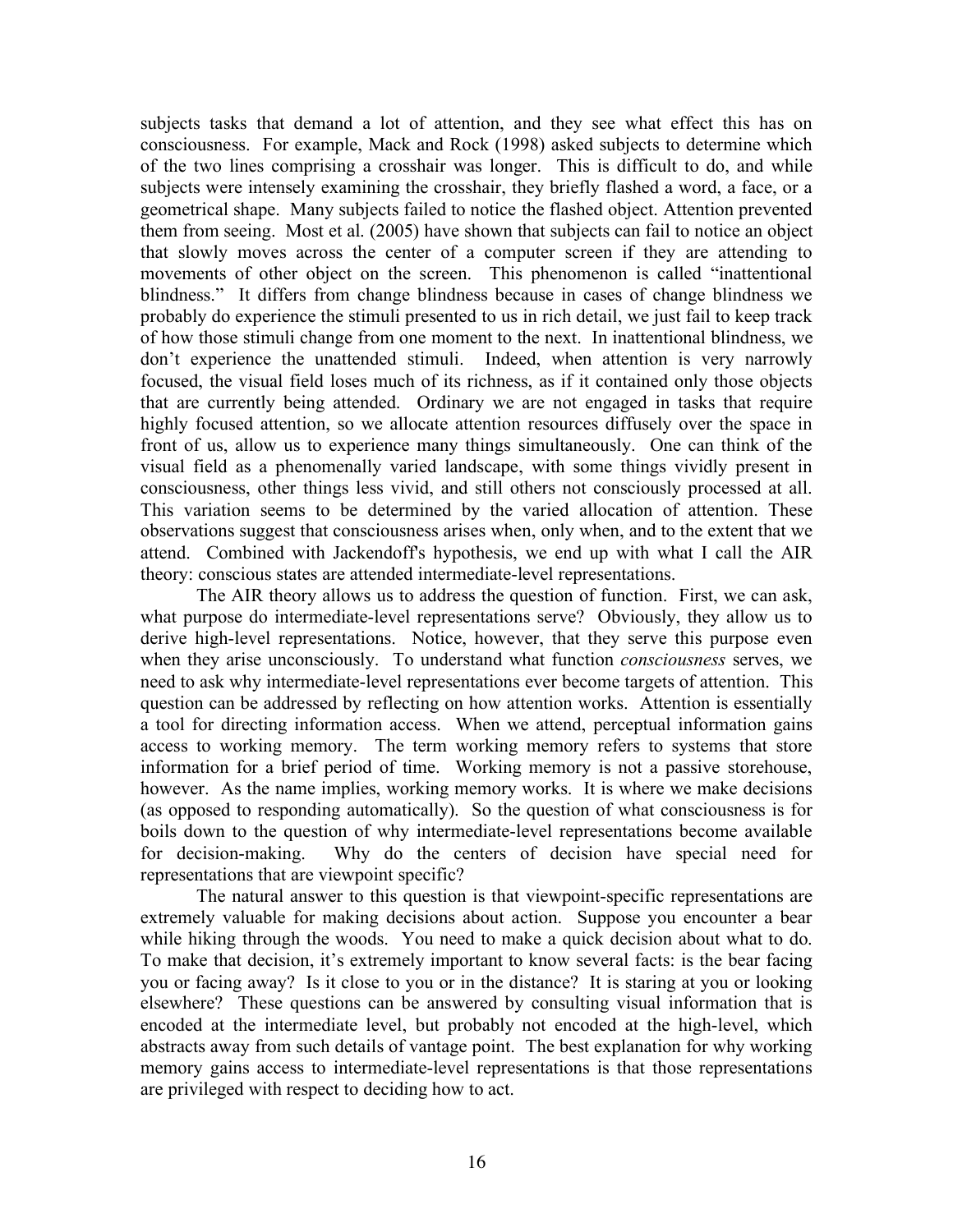Low-level representations are too fragmented to be especially useful for decisionmaking; in responding to the bear, we have to see it as a coherent object, not as a disconnected group of edges. High-level representations can be useful for decisionmaking, but they facilitate decisions that are different in kind from the decisions that depend on the intermediate level. If you encounter a bear, it's important to know it's a bear; if it were a bush or a pony or your uncle Charlie, then there would be no need to flee. High-level representations are presumed to be the primary tools for making such categorical judgments. It's at the high-level, then, that we establish category-related goals. If you see a bear, your goal might be to get away from it some how. But that is an end, not a means. You can't decide how to achieve your goal without knowing how you are situated. If the bear is close by, looking at you, and approaching from the right, then you should flee to the left. If the bear is far off or facing another direction, then you should freeze. Viewpoint-specific information is needed to determine how your goal can best be realized: it's information that provides a means to the end. It is in that respect that the intermediate-level is tightly linked to action. If you have to decide what to do with your body, rather than just where you want to end up, then the intermediate level becomes crucial.

I will not develop this rough proposal here. I mention it to suggest that consciousness and action might be closely related after all. If I'm right, consciousness arises when decision centers gain access to the representations that are especially useful for deciding how to act. Consciousness may not require motor responses, but it works in the service of such responses. This is a moral victory for the enactive approach, even if many authors currently exploring the relationship between consciousness and action are hoping to identify a more intimate link. Those authors want action to be somehow constitutive of consciousness. I want to suggest that consciousness is a precondition for deciding how to act, and the representations that become conscious are ideally suited for this purpose. It is a central function of consciousness to provide action systems with the information needed to make real-time decisions.

# **5. Conclusions**

Situated and embodied approaches have a tendency to drift towards excessive radicalism. Practitioners argue that orthodox conceptions of the mind will be completely undermined once we recognize a place for body and world in mental life. I think we should resist such extremes. In issuing that warning, the bulk of this discussion has been critical, but that was not my ultimate purpose. I think the situated and embodied approach has much to offer. Rather than focusing on debunking or defending radical claims, we should look for the ways in which an embodied orientation can lead to genuine insights about the nature of consciousness. I think this approach is leading to exciting and promising views which might have been neglected otherwise. Recent work on self consciousness has focused on awareness of the acting body, and work on the unity and function of consciousness may move in the same direction. If these forecasts are right, a complete theory of consciousness will be an embodied theory, in a moderate sense of the term. A complete theory will implicate systems that are involved in representing and controlling the body. The contributions of these systems are, I suspect, highly significant. They give us a sense of agency, ownership, and unity. These are pervasive aspects of conscious experience. Moreover, the mechanisms that give rise to consciousness may have evolved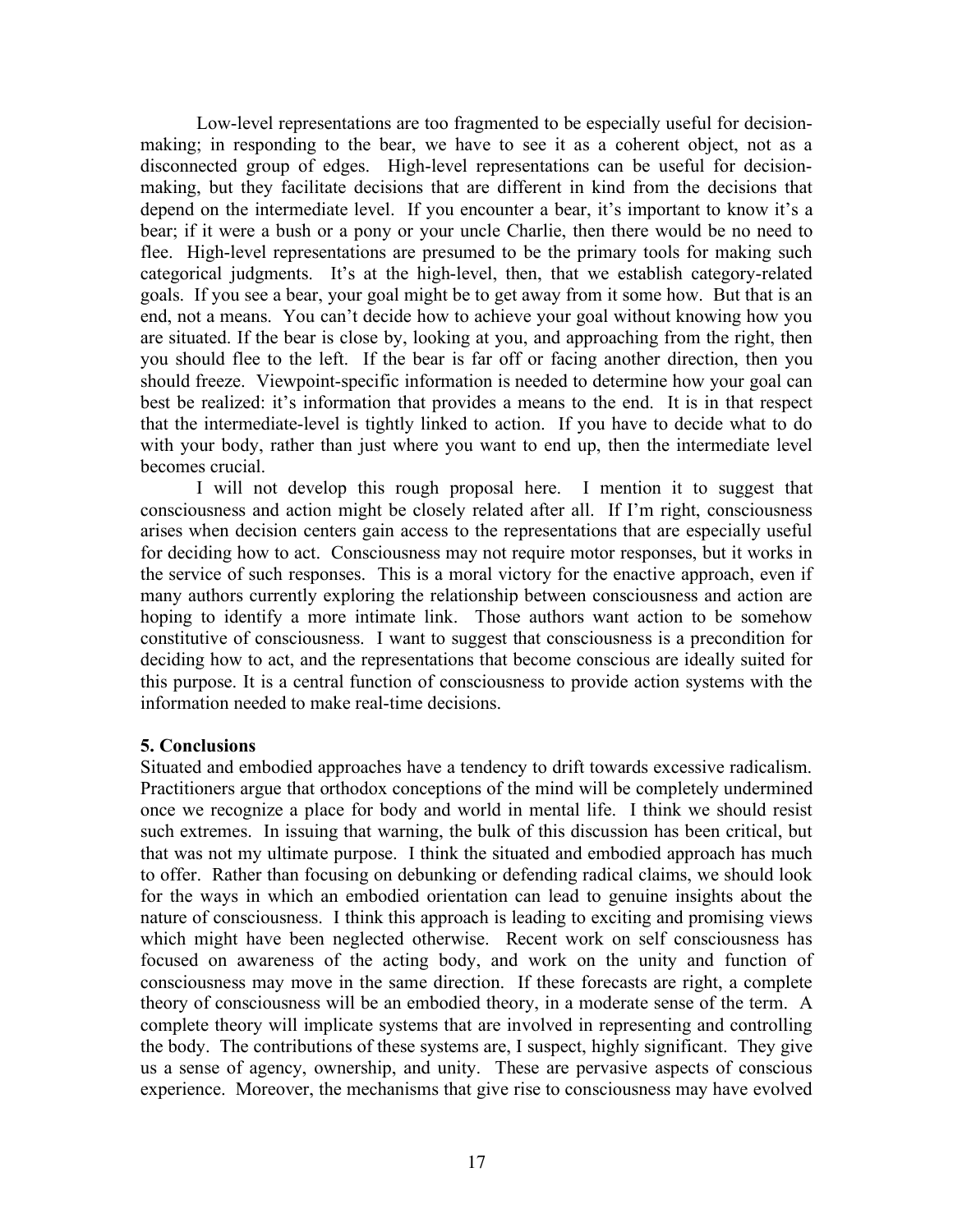in the service of action. If so, consciousness is not about sensing; we can do that without consciousness. Nor is consciousness about making life more pleasant or more miserable; these are just side effects. Rather consciousness is about acting—it emerges through processes that make the world available to those systems that allow us to select behavioral means to our ends. In resisting radical situated and embodied theories, we mustn't lose sight of this fundamental fact.

#### **Acknowledgments**

Philip Robbins and Wayne Wright each gave me comments on an earlier draft of this chapter. Their editorial corrections, bibliographical guidance, thoughtful suggestions, and challenging questions led to numerous improvements throughout. I am extremely grateful.

## **References**

- Bach-y-Rita, P. (1972). *Brain Mechanisms in Sensory Substitution*. New York: Academic Press.
- Bermúdez, J., Marcel, A., and Eilan, N., eds. (1995). *The Body and the Self.* Cambridge, MA: MIT Press.
- Bisiach, E. (1992). Understanding Consciousness: Clues from Unilateral Neglect and Related Disorders. In A. D. Milner and M. D. Rugg (eds.) *The Neuropsychology of Consciousness* (113-139). London: Academic Press.
- Block, N. (2005). Review of Alva Noë *Action in Perception*. *The Journal of Philosophy*, CII, 259-272.
- Boyer, P., Robbins, P., and Jack, A. (1995). Varieties of Self-System Worth Having. *Consciousness and Cognition*, 14, 647-660.
- Brooks, R. A. (1991). Intelligence Without Representation. *Artificial Intelligence Journal,* 47, 139–159.
- Cassel, Gary H., M.D., Michael D. Billig, O.D., and Harry G. Randall, M.D. (1998). *The Eye Book: A Complete Guide to Eye Disorders and Health.* Baltimore, MD: Johns Hopkins University Press.
- Clark, A. (1997) *Being There: Putting Brain, Body, and World Together Again* Cambridge, Mass.: MIT Press.
- Cotterill, R. (1998) *Enchanted Looms: Conscious Networks in Brains and Computers.* Cambridge, UK: Cambridge University Press.
- Dennett, D. (1969). *Content and Consciousness*. London: Routledge & Kegan Paul.
- Dennett, D. (1991). *Consciousness Explained*. Boston: Little, Brown & Company.
- Dretske, F. (1995). *Naturalizing the Mind*. Cambridge, MA: The MIT Press.
- Feynman, R. (1997). *Surely You're Joking, Mr. Feynaman! Adventures of a Curious Character*. New York: Norton.
- Findlay, J.M. and Gilchrist, I.D. (2003). *Active Vision*. Oxford: Oxford University Press.
- Fodor, J. A. (1994). *The Elm and The Expert: Mentalese and It's Semantics*. Cambridge, MA: MIT Press.
- Crick, F., and Koch, C. (1990). Towards a Neurobiological Theory of Consciousness. *Seminars in Neurosciences,* 2, 263– 275
- Gallagher, S. (2005). *How the Body Shapes the Mind*. New York: Oxford University Press.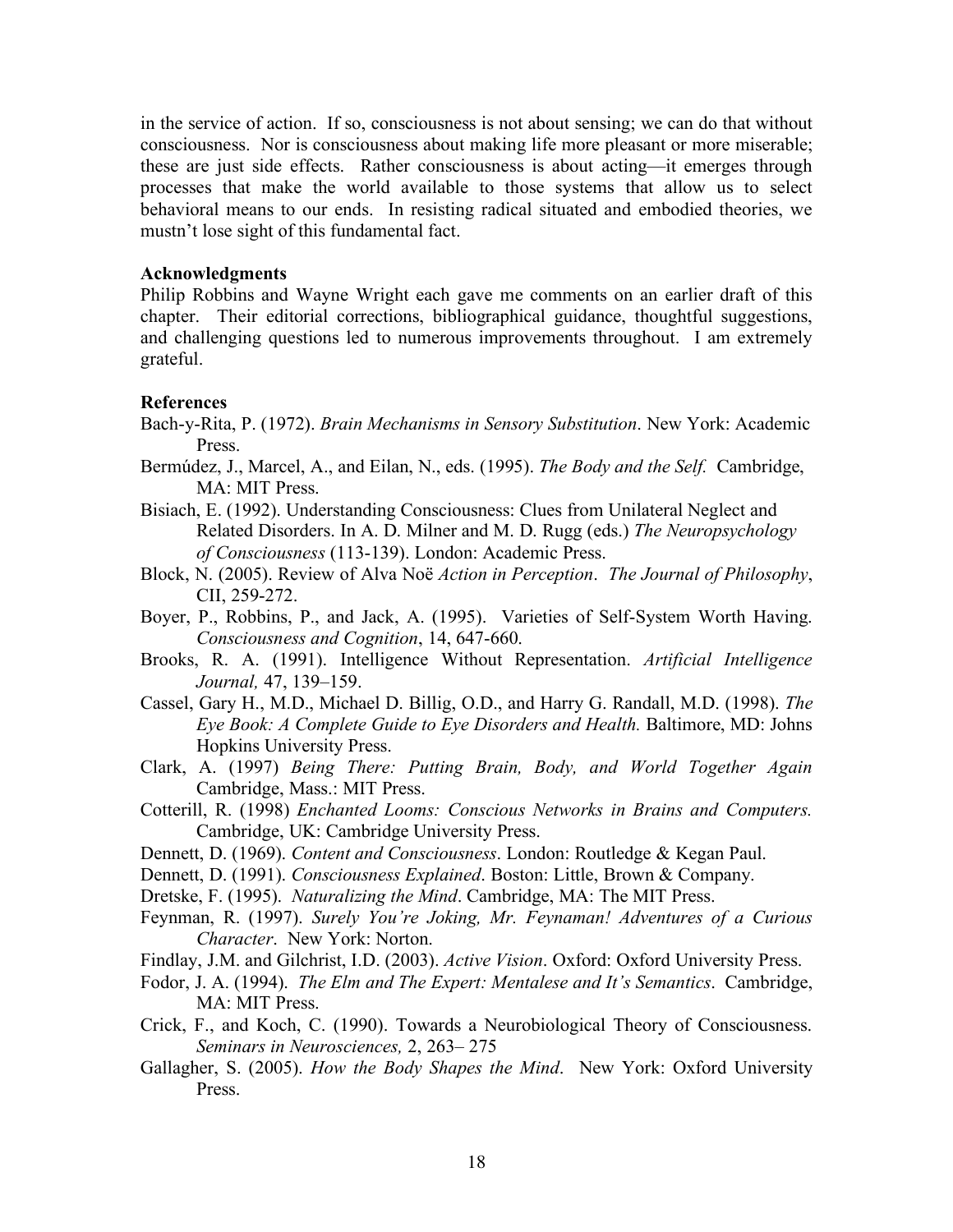- Glenberg, A. M., and Kaschak, M. P. (2003). The Body's Contribution to Language. In B. Ross (Ed.), *The Psychology of Learning and Motivation*, *Vol. 43* (pp. 93-126). New York: Academic Press.
- Held, R. and Hein, A. (1963). Movement-Produced Stimulation in the Development Of Visually Guided Behavior. *Journal of Comparative and Physiological Psychology*, 56, 872-876.
- Hurley, S. (1998). *Consciousness in Action.* Cambridge, MA: Harvard University Press.
- Hurley, S. and Noë, A. (2003). Neural Plasticity and Consciousness. *Biology and Philosophy,* 18, 131-168.
- Jack, A. and Prinz, J. (2003). Searching for a Scientific Experience. *Journal of Consciousness Studies*, 11, 51-56.
- James, W. (1904) Does 'Consciousness' Exist? *Journal of Philosophy, Psychology, and Scientific Methods*, 1, 477-491.
- Jeannerod, M. and Pacherie, E. (2004). Agency, Simulation and Self-identification. *Mind & Language,* 19, 113-146.
- Kandell, E.R., Schwartz, J.H., and Jessel, T.M. (2000). *Principles of Neural Science, 4th ed.* New York: McGraw Hill.
- Koch, C. (2004). *The Quest for Consciousness: A Neurobiological Approach.* Denver, CO: Roberts & Company Publishers.
- Land, M. F., Furneaux, S. M. and Gilchrist, I. D. (2002). The Organisation of Visually Mediated Actions in a Subject without Eye Movements. *Neurocase*, 8, 80-87.
- LaRock, E. (forthcoming). Why Neural Synchrony Fails to Explain the Unity of Visual Consciousness. Manuscript, Oakland University, under review.
- Lycan, W. (1996). *Consciousness and Experience*. Cambridge, MA: The MIT Press.
- Mack A. and Rock I. (1998). *Inattentional Blindness*. Cambridge, MA: MIT Press.
- Mandik, P. (1999). Qualia, Space, and Control. *Philosophical Psychology*, 12, 47-60.
- Marr, D. (1982). *Vision: A Computational Investigation into the Human Representation and Processing of Visual Information.* New York: W. H. Freeman.
- Matthen, M. (2005). *Seeing, Doing, and Knowing*. New York: Oxford University Press.
- McGurk, H. and MacDonald, J. (1976). Hearing lips and seeing voices. *Nature*, 264, 746- 748.
- Metzinger, T., ed. (2000). *Neural Correlates of Consciousness - Empirical and Conceptual Questions*. Cambridge, MA: MIT Press.
- Milner, D. and Goodale, M. (1995). *The Visual Brain in Action*. Oxford: Oxford University Press.
- Mitroff, S. R., Simons, D. J., and Levin, D. T. (2004). Nothing Compares Two Views: Change Blindness Can Occur Despite Preserved Access to the Changed Information. *Perception & Psychophysics, 66,* 1268-1281.
- Moran, J. and Desimone, R. (1985) Selective Attention Gates Visual Processing in the Extrastriate Cortex. *Science,* 229*,* 782-784.
- Most, S. B., Scholl, B. J., Clifford, E., and Simons, D. J. (2005). What You See Is What You Set: Sustained Inattentional Blindness and the Capture of Awareness. *Psychological Review,* 112, 217 - 242.
- Noë, A. (2005). *Action in Perception*. Cambridge, MA: MIT Press.
- Noë, A. and Thompson, E. (2004). Are There Neural Correlates of Consciousness? *Journal of Consciousness Studies*, 11, 3-28. –